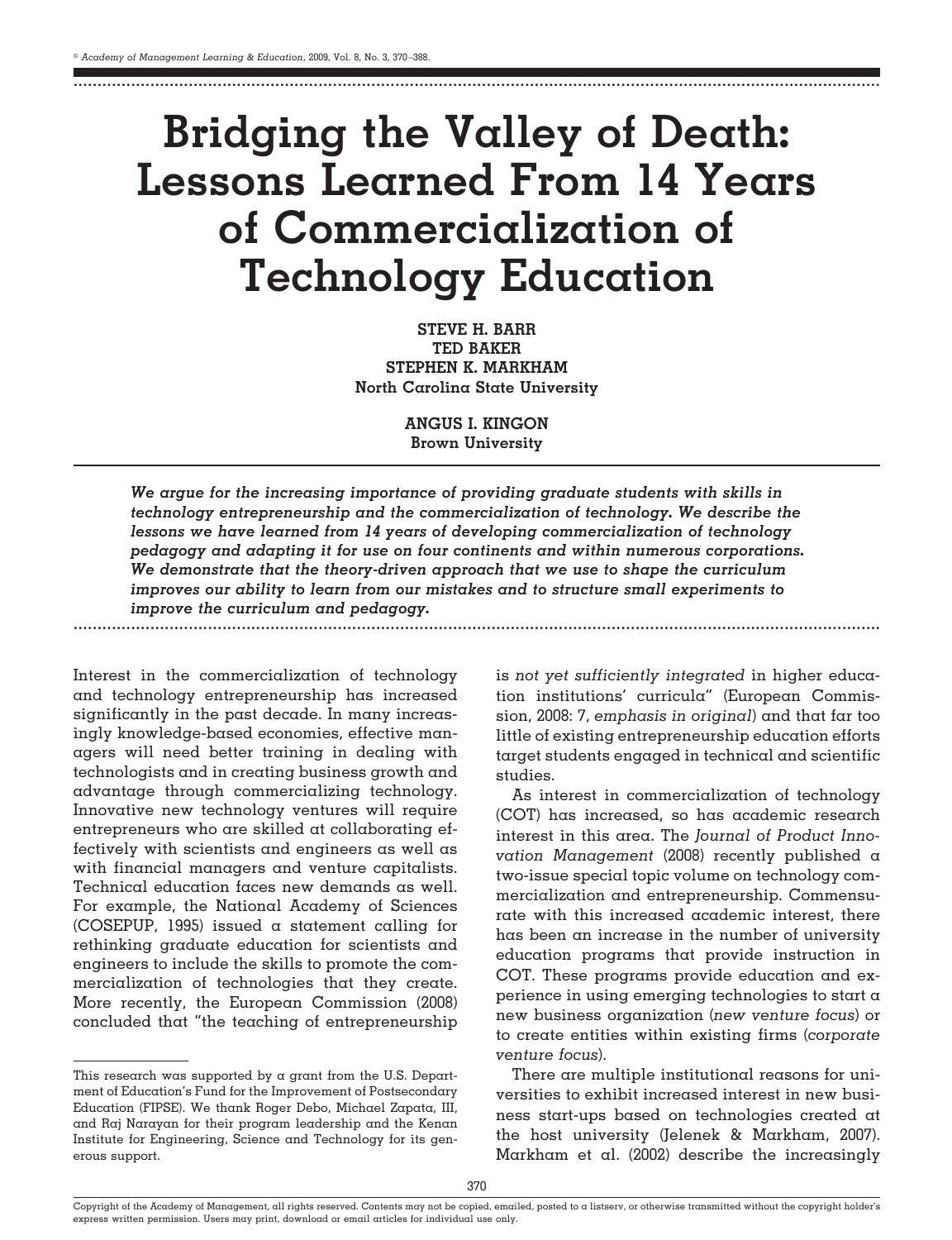



**The Valley of Death Bridging the Gap Between Research and Commercial Application**

vital role of university research in providing new technology platforms and products. Kirby (2005) discusses the development of a "dual role" model for universities to contribute to society by educating students but also by creating research that can be commercialized into new products and services. Some universities are attracted to COT because of the potential for gain due to royalty or equity positions. Breznitz, O'Shea, and Allen (2008) also note the potential importance of university commercialization in developing regional economies. Many other studies support claims for the increased importance of new business start-ups for universities' long-term success and survival (Debackere & Veugelers, 2005; Kirby, 2006; Kondo, 2004; Litan, Mitchell, & Reedy, 2007; Nicolaou & Birley, 2003). Blumenstyk (2007) reports that more than two dozen universities had revenues in excess of \$10 million each from licensing revenue from university technologies in 2005. Siegel, Waldman, and Link (2003) report that licensing has been the strategy most often used by universities to commercialize university-created technologies, but Siegel, Waldman, Atwater, and Link (2003) also report an increase in universities' use of start-ups as a commercialization strategy. Even for the many universities that do not generate large profits from commercialization, it is both a means to enhance their social impact mission as well as to provide a forum for interested scientists to see their research have additional positive impact.

This increased interest in technology-based new business ventures at universities has not translated into a defined body of knowledge that addresses the education paradigm and process of university COT education programs. There is  $\alpha$ paucity of research and information directly related to the actual education of university students in the area of commercialization of technology. Historically, significant research funding has been available from the National Science Foundation (NSF) and other sources for the creation of technology. Processes that facilitate the creation of new technologies have been researched (e.g., Cooper, 1983, 1994) and "best practices" have been identified (e.g., Barczak, Griffin, & Khan, 2009). There is some understanding of the process of matching public and private funds to promising technology start-ups with business plans and management teams in place. Universities have created and enhanced technology transfer offices to facilitate this process.

The missing link in these efforts is the transition from an existing or emerging technology to the creation of a compelling new market-driven business. This institutional, financial, and skill gap is referred to as the "valley of death" in COT (Auerswald & Branscomb, 2003; Markham, 2002; Marczewski, 1997; Wessner, 2005). Figure 1 depicts the "valley of death."<sup>1</sup> As a result of this gap between development of science and development of commercial products, many opportunities to create technology ventures remain undeveloped and unexploited (Kirzner, 1997). The remainder of this paper reports on the development and lessons of a

 $<sup>1</sup>$  Please note that all figures in this paper are versions of fig-</sup> ures used in teaching the TEC program in the United States and elsewhere.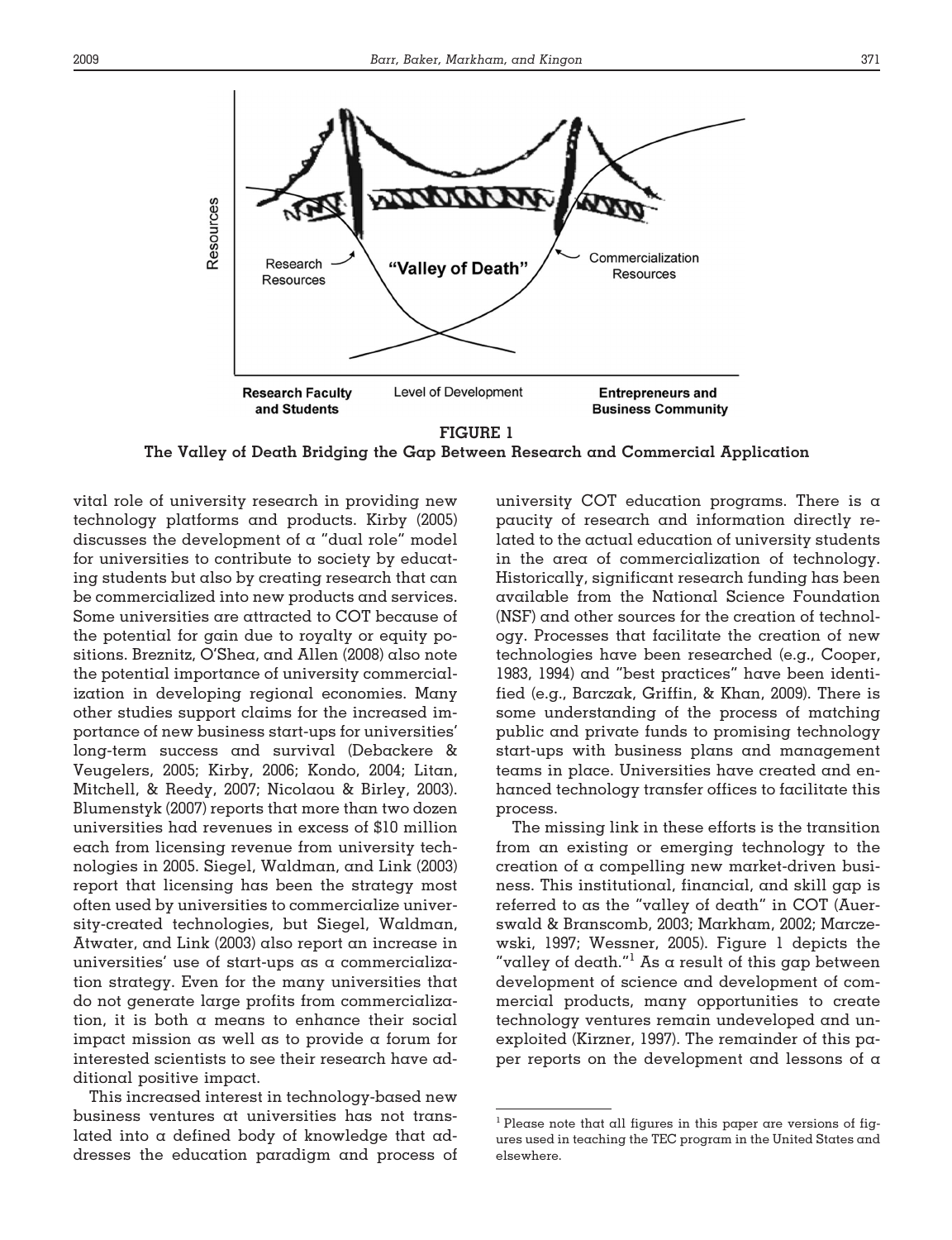university-level program that is designed to train students to bridge the valley of death in COT. This program is *not* designed to facilitate the creation of technologies, a major university effort. Rather, the goal of this program is to increase student skills in technology entrepreneurship.<sup>2</sup>

The article is organized as follows: First, we briefly describe prior work on COT education. Next, we describe a COT program we have developed over more than a decade. We then describe a number of lessons we have learned from varying and adapting elements of the program over time. Finally, we assess our program against the five criteria recently suggested by van Burg, Gilsing, and Reymen (2008) to enhance new ventures from university-driven science and technology. We conclude with lessons learned from 14 (shows longevity) years of COT instruction and provide suggestions for COT education.

# **COT EDUCATION**

We differentiate between teaching general entrepreneurship and teaching high technology-focused entrepreneurship, the latter being our focus here. While COT education efforts are based in part on general entrepreneurship education pedagogy and practices (readers are referred to the 2004 special issue of *Academy of Management Learning and Education* for a full discussion of topics of interest in general entrepreneurship education), COT education creates specific challenges given its reliance on existing and emerging technologies as the platform for entrepreneurship learning. A smaller body of existing research is pertinent to the particular challenges of teaching entrepreneurship within  $\alpha$  COT framework.

COT education programs in universities are found primarily in engineering and business schools. Kingon et al. (2001) reviewed the curriculum of both general entrepreneurship and COT courses in engineering and business programs. They noted an increase in the number of faculty positions dedicated to general entrepreneurship education and in the number of entrepreneurship courses, consistent with results noted by Finkle and Deeds (2001). Most of this growth was in business schools, followed by engineering schools.

Kingon et al. also note a more recent increase in entrepreneurship courses offered by engineering schools, primarily directed toward technologyoriented engineering students and containing evaluation of existing or developing technologies as part of the pedagogy. One reason for the increase of these engineering programs focusing on COT is the desire to link the development of technology and the commercialization of technology into a more seamless process. Engineering education has traditionally focused on the creation or development of technology, resulting in the creation of many technologies that, while having potential application, lay dormant due to lack of follow-through on the possible commercial applications of the technology. There is also increasing recognition among science and engineering students and faculty that some type of business or management education is required to prepare technology-based students for typical career paths. This point was stressed in the COSEPUP report of the National Academy of Sciences (1995). Most of these graduates, both MS and PhDs, follow careers in industry. In both cases, a high percentage of science and engineering graduates transition into management or business roles early in their careers.<sup>3</sup>

Although business school and engineering department entrepreneurship offerings have developed in parallel, a number of arguments support the potential benefits of bringing together content, faculty and students from these disciplines into strong cross-disciplinary curricula. A major conclusion of the Kingon et al. (2001) review is that both engineering and business COT education efforts contain elements important to teaching students how to develop commercially viable technology start-ups or licenses, and both would be appropriate for COT education programs. Similarly, Wright, Piva, Mosey, and Lockett's (2008: 13) field study of "the challenges that [business schools] face in relation to the development of academic entrepreneurship in eight UK universities" uncovered a number of issues regarding the practical value of business school faculties' engagement in efforts to promote COT. It has been observed that little research conducted by business school faculty, including entrepreneurship faculty, is derived from practice or intended primarily to provide insights useful to the day-to-day struggles  $^{\rm 2}$  In this paper, we use COT and technology entrepreneurship  $\qquad$  of  $\,$  creating  $\,$  and  $\,$  nurturing  $\,$  a  $\,$  thriving  $\,$  technology  $\,$ 

interchangeably, but we acknowledge that some technology entrepreneurship is not primarily COT and that some COT cannot easily be labeled entrepreneurship. In our experience, the primary skills of technology entrepreneurship work well in creating new ventures outside of or within existing organizations.

 $3$  Readers seeking a fuller comparison of engineering and business school COT curriculum content and processes are referred to Kingon et al. (2001).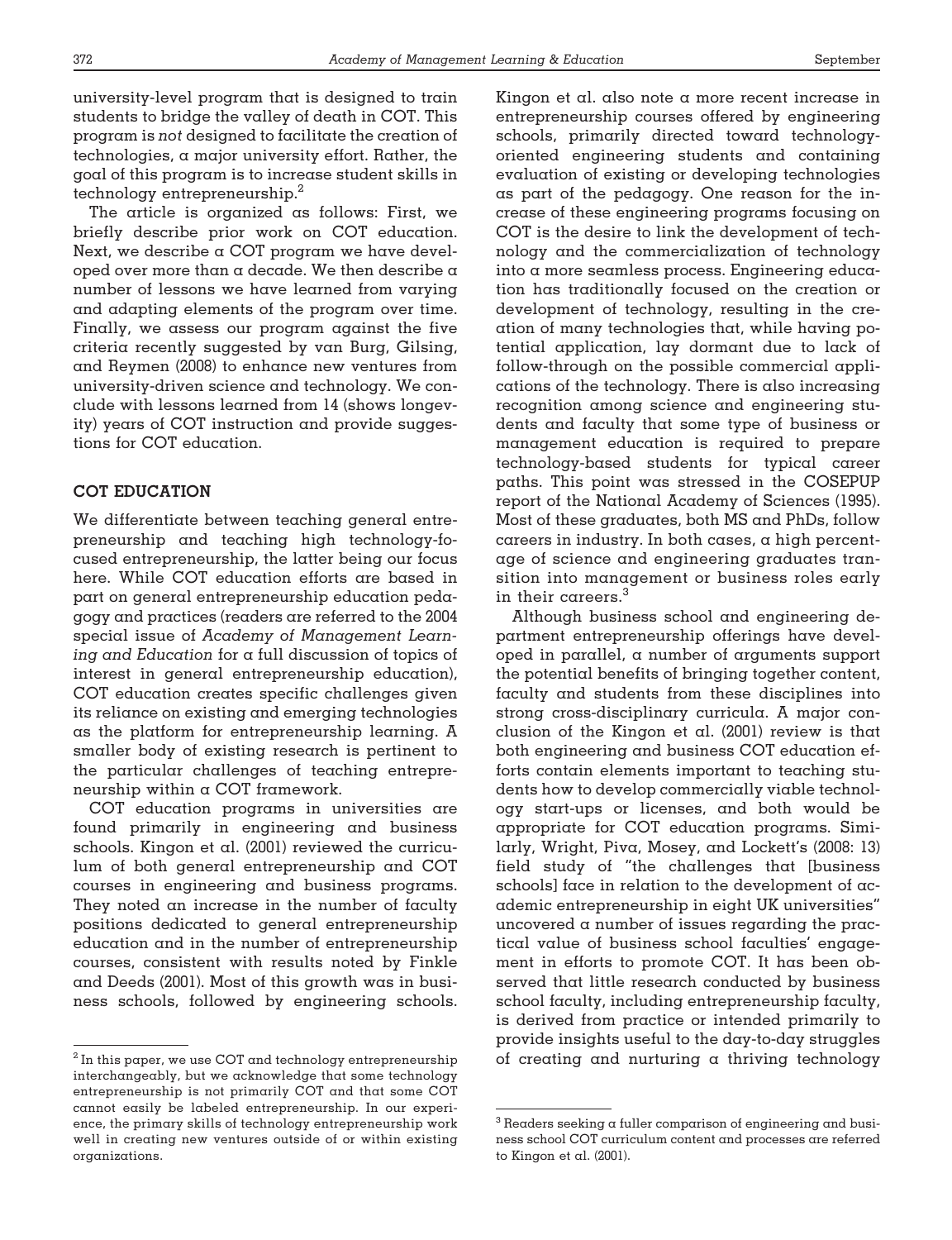venture (Drucker, 1985; Gibbs, 2002; Wright et al., 2008). This may translate into a lack of relevance of faculty research to the practice-oriented demands of teaching entrepreneurship and to inappropriate overreliance on nonresearch faculty to teach based on personal experience and anecdote (Baker & Pollock, 2007; Gibbs**,** 2002; Whittington, 2003). One proposed corrective measure is for entrepreneurship faculty to "significantly increase their involvement in cross-disciplinary research and teaching, with faculty from engineering and applied sciences" (Gibbs**,** 2002, quoted in Wright et al., 2008: 10).

Such mixed groups benefit students by affording practice in role-spanning behaviors that are likely to be useful in organizations in which both business and technology skills play important parts. Another advantage is that this makes training in fundamental business skills, known to be important to entrepreneurial survival (Shane & Delmar, 2004), available to a broader range of students, including scientists and engineers (European Commission, 2008; Wright et al., 2008).

Overall, we still lack well-developed theoretical and conceptual frameworks to direct the teaching of general entrepreneurship, and this is a more pointed limitation for COT. Until recently, this lack of theory-driven approaches mirrored the status of entrepreneurship research in general (Aldrich & Baker, 1997; Shane & Venkataraman, 2000). Fiet (2001) and Bechard and Toulouse (1998) have noted the importance of "theory-based" approaches to the teaching of entrepreneurship. Despite these calls, and despite substantial recent improvements in theory-driven entrepreneurship *research*, there has been little attention given to the theoretical development of entrepreneurship *education,* especially in COT. We propose that a more fruitful approach is to develop pedagogies that draw on theoretical frameworks for design guidance, as this provides a context for evaluating how the program is working and for cumulative learning from experience.

Recently, van Burg et al. (2008) proposed a science-based design approach to creating university spin-offs as a framework for crossing what we referred to as the "valley of death." They note the importance of linking scholarly knowledge in a technology area to new venture creation using that technology. This satisfies the university's dual role of knowledge creation and economic development, which are often in competition (Bird, Hayward, & Allen, 1993; Clark, 1998). They propose that a science-based design approach provides a way to enhance both future scholarly research in the area as well as new business creation (Di Gregorio & Shane, 2003). Van Burg et al. (2008) conclude that to enhance start-ups from university science, five factors are critical. First, universitywide awareness of entrepreneurship opportunities must be increased, thus encouraging the development of entrepreneurial ideas. Second, a mix of technology knowledge and venturing skills must be provided through coaching and training. Third, a collaborative network of advisors, managers, and investors must be established to support start-up teams. Fourth, spin-off processes should be separated from academic research and teaching. Finally, a university-level culture must be created that motivates and rewards entrepreneurial behavior. Below we evaluate our design and "lessons learned" against these five factors.

In the next section we explain the education model and processes used in the COT program that is our focus here. We refer to this model as the Technology Entrepreneurship and Commercialization (TEC) Algorithm. We then briefly describe the primary theoretical perspectives that have shaped development of the pedagogy and use this as the context to explain the lessons we have learned.

# **THE TEC PROGRAM**

The Technology Entrepreneurship and Commercialization program (TEC) was initially developed at North Carolina State University from 1995 to 1999. Development was supported by the National Science Foundation (Kingon, Markham, & Zapata, 1999), the Kenan Institute for Science and Engineering, and the North Carolina State University College of Management for total development funding of approximately \$1 million. Since this time, TEC has been refined and adapted through trial-anderror learning in classrooms at NC State, The Ohio State University, University of Ljubljana (Slovenia), Loughborough University (UK; Boocock, Frank & Warren, 2009), a consortium of 12 universities in Portugal, 6 universities in South Korea, the University of Cape Town (South Africa), and many corporate training facilities. TEC has been taught in formats ranging from 3 full semesters to a series of 9 brief modules.

In North Carolina, TEC projects by student teams and entrepreneurs have resulted in the creation of over 450 new jobs and have attracted over \$170 million in investments. Similar, and in the case of Portugal somewhat superior results, are being seen as TEC is adopted elsewhere. A recently awarded grant from the joint US-EU "Atlantis" program will allow creation and support of "TECnet," which is an international network of technology entrepreneurship educators.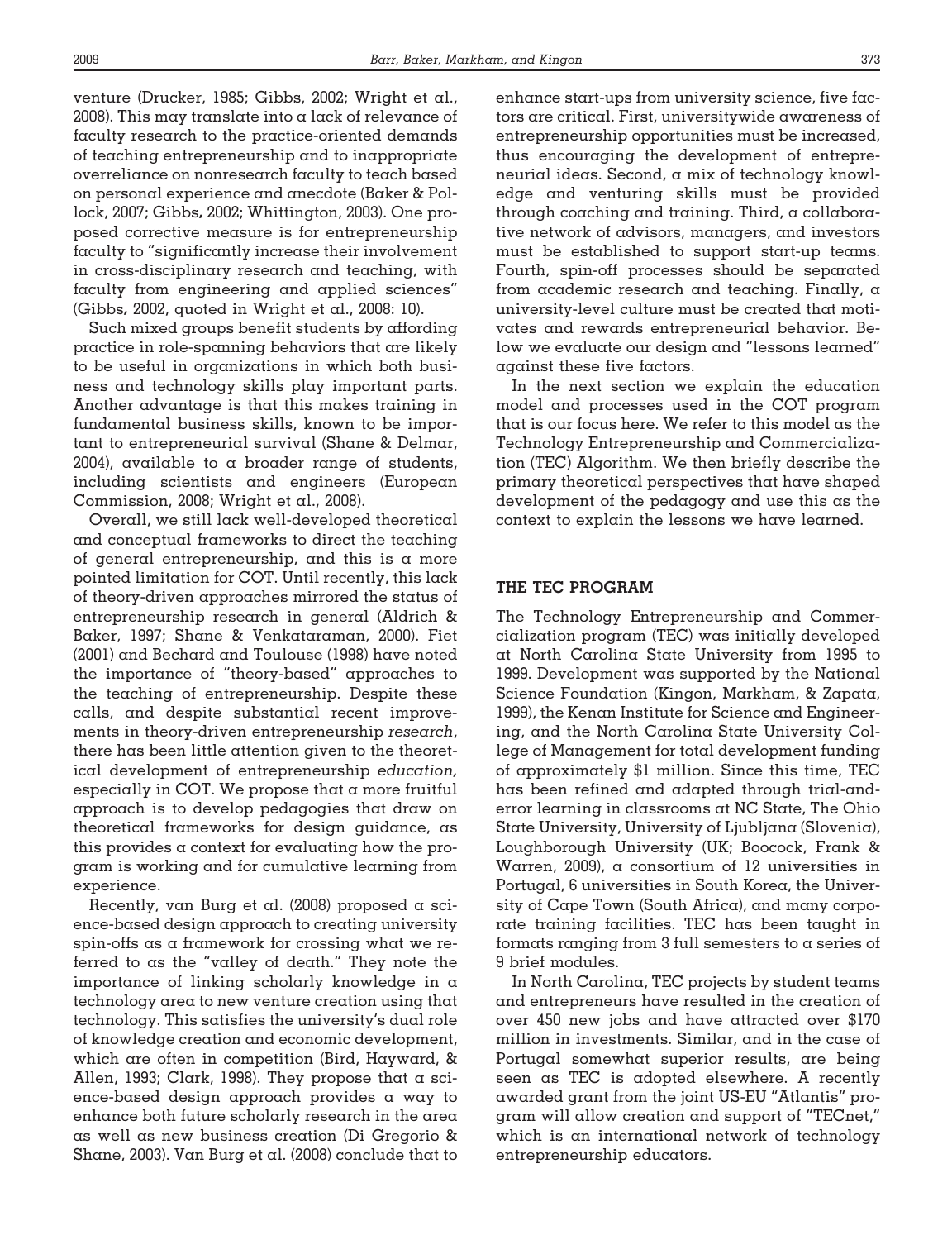# **Pedagogy**

The baseline pedagogy (from which many adaptations continue to be made for varied circumstances) involves a 2-semester course sequence in which students apply a clearly structured *process model* of creating businesses that sell products and services based on novel science and technology. The process, which is labeled "the algorithm," is designed specifically to embed sets of skills and behaviors that allow technology commercialization novices to operate as competent technology entrepreneurs or as technologyproduct champions (Markham & Griffin, 1998) within existing firms. While appearing to be a "technology-push" process, the algorithm is designed to systematically explore connections between a wide variety of market needs and the unique attributes and product features enabled by new and emerging technologies.

The process begins with the creation of multidisciplinary teams of 5– 8 graduate students from business and engineering/science disciplines. Teams frequently include graduate students from other fields such as technical writing or design. Teams are given access to a portfolio of technologies that have been disclosed to any of 20 university technology transfer offices or corporate R&D offices. Each team chooses at least two (and no more than five) technologies to begin the 5-phase process. An overall summary of the phases in the

process is presented in Figure 2. In the following sections we review each phase.

The first 4 weeks are dedicated to the "ideation" phase. The objective of this phase is to develop  $\alpha$ set of prioritized product concepts with strong hypothesized linkages between the unique capabilities of the technologies and customer/market needs, with these linkages described in terms of initial product concepts. The ideation phase is described below and summarized in Figure 3. Ideas are generated, prioritized, slightly refined, and written into preliminary initial statements describing the product and the markets they might serve. Students first investigate the technology and discover how it works and what unique capabilities it may create or enable. They engage in structured rounds of "creative imagination" during which they are taught to use individual and joint creativity tools to imagine solutions to problems or needs that might be achievable through products or services based on the technology. Recently, we have relied heavily on the "nominal group technique," which we have found to be particularly useful for diverse, interdisciplinary groups (Van de Ven, 2007). Students are introduced to Pauling's notion that the best way to develop good ideas is to generate numerous ideas and learn which ones to discard (Crick, 1996). They are encouraged to use a wide variety of sources to generate ideas, including written documents, the large network of local



**The TEC Algorithm**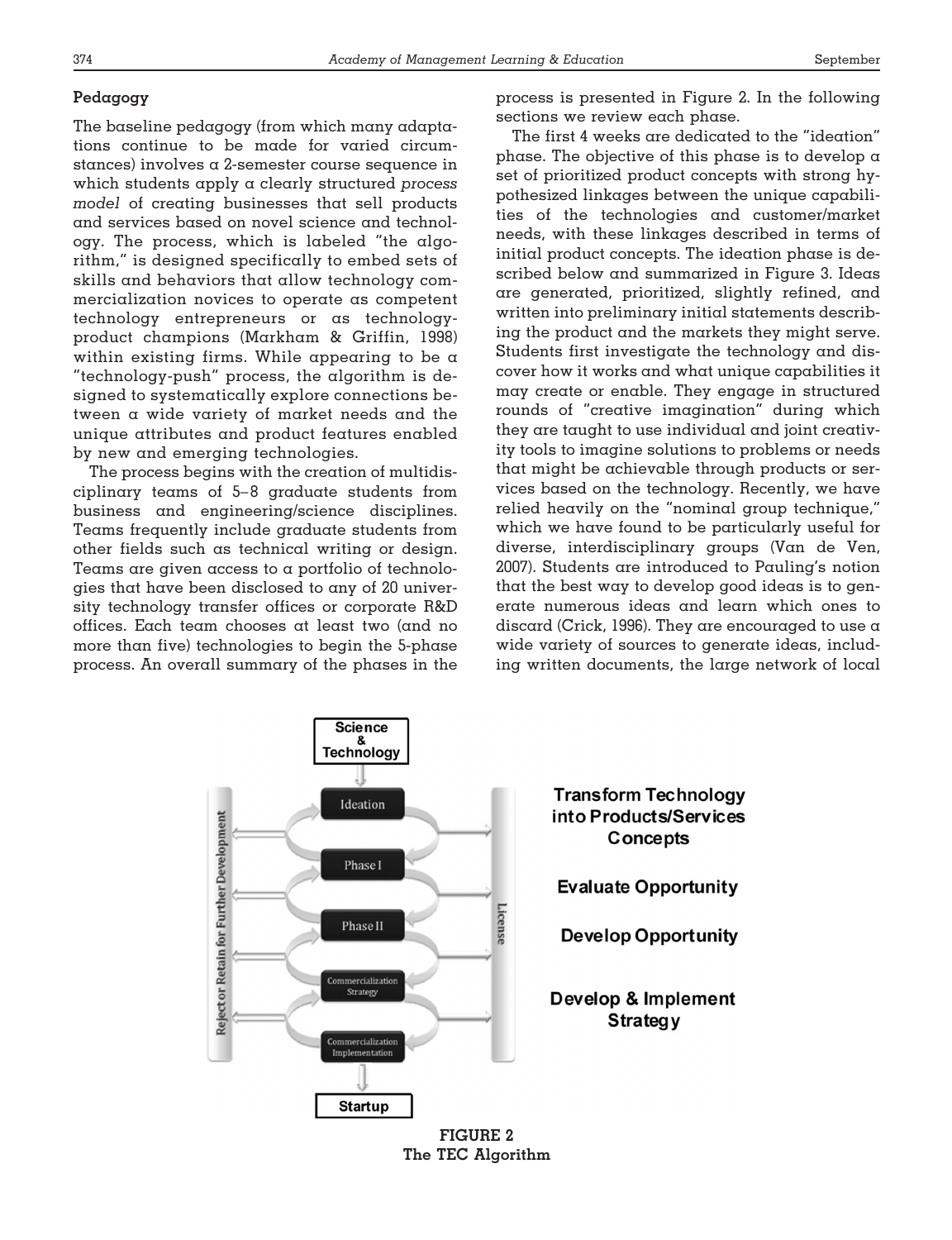

**FIGURE 3 Ideation Phase**

executives eager to help the teams, and their own social networks. We validate the role of "prior experience" and "knowledge corridors" (Hayek, 1945; Shane, 2000) by introducing students to academic work in this area and encouraging them to make use of what they know from prior experience about needs they might address.

The key construct we introduce to generate and capture "lots of ideas" is called "T-P-M," which refers to "technology–product–market" linkages. Student teams are required to generate multiple product ideas that might be developed for each technology and multiple markets for each product (or service). For example, students recently applied T-P-M to a single patented chemical compound to describe product ideas as diverse as a fluid to prolong the useful life of transplant organs, an antiaging skin cream, and an energy drink. Then students are asked to identify multiple market opportunities for each product idea. Identifying diverse market needs guides the process of further specifying product attributes and—if the initial technology appears incomplete or inadequate guides the search for technologies with the needed performance characteristics.

A major benefit of the pedagogy is that students become more comfortable with interdisciplinary tasks and demands. Science and engineering students are typically comfortable with the "concrete" nature of the science and technology and are initially less comfortable with the "made-up" nature of the product and market needs they envision. By the end of the program, products and market needs are more concrete and relatively more important to these students. Similarly, during the program MBA students become more comfortable dealing with novel technologies and discussing and evaluating their intricacies with the scientists and engineers who have created the technology. We have found it is useful to address these patterns of student comfort up front, thereby making both science/engineering and business students' initial discomfort feel more "normal" to them.

The remainder of the first semester is dedicated to "Phase 1" and to the first iteration of "Phase 2" (see Figure 4). These phases are described below. During Phase 1 and Phase 2 students improve and select among their product concepts by grounding and challenging in market and technical realities what was previously mostly "imagination."

Phase 1 and Phase 2 are elements of opportunity evaluation structured around series of questions and analytical tools that guide technology commercialization neophytes to ask fundamental questions about a variety of topics covering technology, legal, marketing, organization, manufacturing, financial, industry and competitive issues. We refer to this as the functional and strategic assessment. These guiding questions distill for investigation the primary issues considered by experts to be important to entrepreneurial success. The questions are updated through periodic reviews of new literature, through the regular input of members of the local entrepreneurship community, and through our experience with the courses. We also adapt standard business analysis tools to the evaluation process. For example, students are required to apply standard industry analysis tools based on Porter's (1980, 1985) work.

In both Phases 1 and 2 students use the guide questions and analytic tools to direct their research into whether they have identified a valuable opportunity. There are three primary differences between the two phases. First, the primary purpose of Phase 1 is to identify "fatal flaws" of any sort that would warrant setting a technology or product idea aside at least for the time being (Paulings' "which ones to throw away"), while the primary purpose of Phase 2 is to begin building the business case and becoming expert in the technologies, products, and markets that have survived Phase 1 (the presumptively good ideas). Most "fatal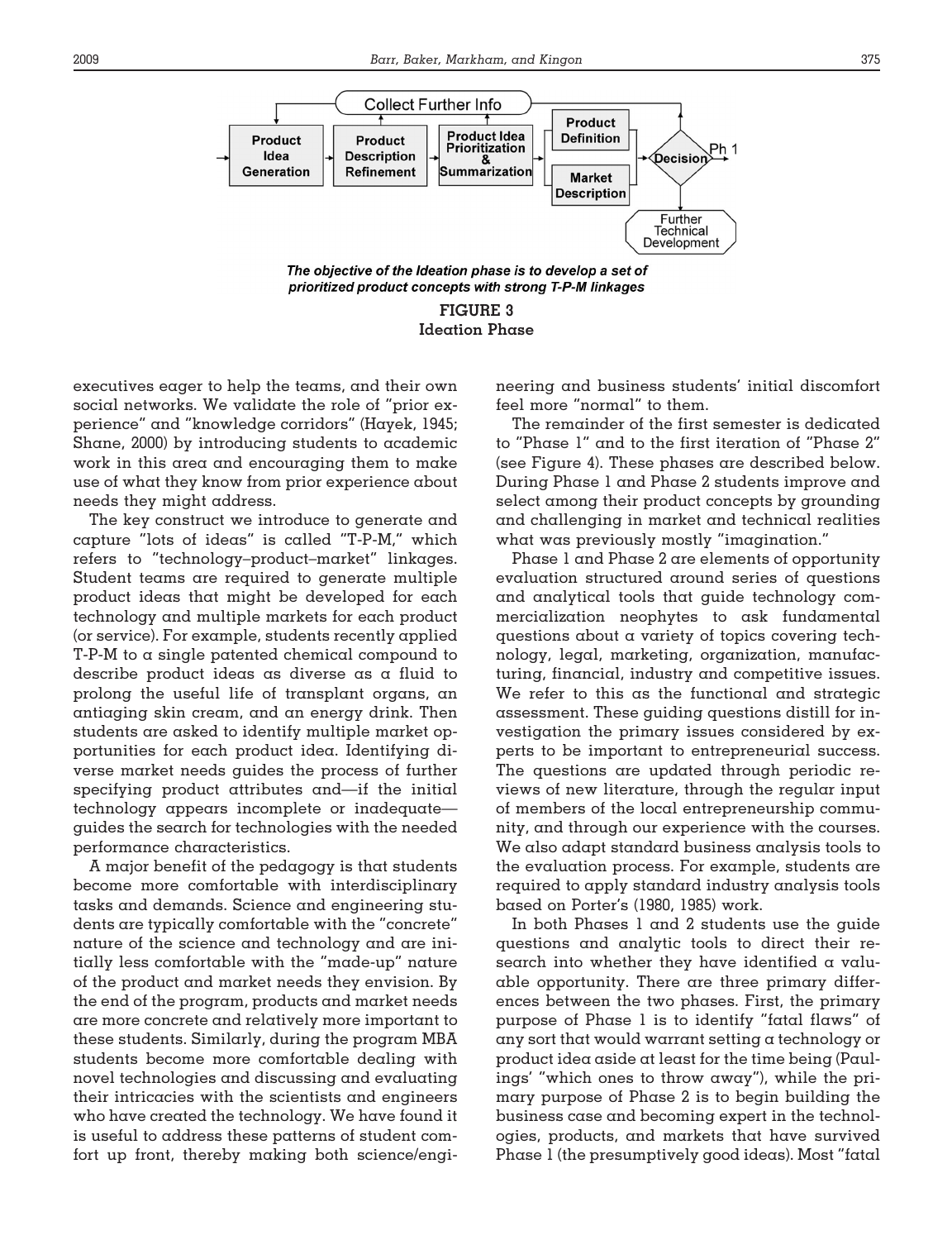

**FIGURE 4 Phase1&2 Assessments**

flaws" discovered during Phase 1 fall into one of two categories: technology flaws or market flaws. In a technology flaw, the students discover that the technology cannot do what has been claimed or will not be able to do it without massive and uneconomical infusions of research funds. For example, students recently discovered a fatal flaw when an outside expert they contacted pointed out that the video signal data reduction and recovery technology they hoped to exploit violated a law of physics and could *never* achieve the intended performance. Flaws may also be judged fatal when early stage technologies *might* work but appear highly unlikely to do so, or when intellectual property the students need is legally protected and the students appear unable to gain the license they require on reasonable terms. In market flaws, the students sometimes discover that superior technologies and products are about to be introduced, obviating the need for their innovations. For example, this happened recently when a team excited about a set of substantial advancements over goggles then available for viewing videos privately learned about a new product introduction that leapfrogged their own advancements. In every case, categorizing something as a fatal flaw is based on the student team's judgment that there is no opportunity *for them* worth considering or developing further from the T-P-M linkages they have created between a technology and a particular market.

As a second difference between the first two phases, Phase 1 consists of a few dozen questions and some cursory analytic tools, while Phase 2 consists of several hundred questions and requires rigorous application of a variety of standard tools— e.g. "five forces" analysis—with which the MBA students are in principle familiar but which the science and engineering students must learn in the context of the project. The purpose of having so many questions is to guide inexperienced business and technical students to gather the wide variety of information needed to make informed decisions.

Third, while Phase 1 requires some limited interaction with external experts, Phase 2 requires students to interact with and begin building relationships with dozens of external parties, including scientists, managers at potential competitor firms, suppliers, and especially customers. In Phase 2 students make heavier use of product development and market research tools such as "voice of the customer" (Griffin & Hauser, 1993) and "lead user" analysis (von Hippel, 1986). By the end of the first term, groups have typically reduced their portfolios to no more than two technologies and three sets of related product ideas, most targeted at several market segments. They are aware that by early in the second term they will be forced—typically against their will as they have *"fallen in love"* with more than one set of T-P-M linkages—to choose one technology "platform" and one initial set of start-up product ideas.

The second term of the 2-semester sequence begins first by deepening the Phase 2 research and analyses, resulting in the choice of "which company we are going to start," including, importantly, the industry within which it will be started (Shane, 2005). The choice of venture/industry does not follow automatically from the Phase 2 analysis. Instead, the teams are required to develop a set of criteria that they consider most important for mak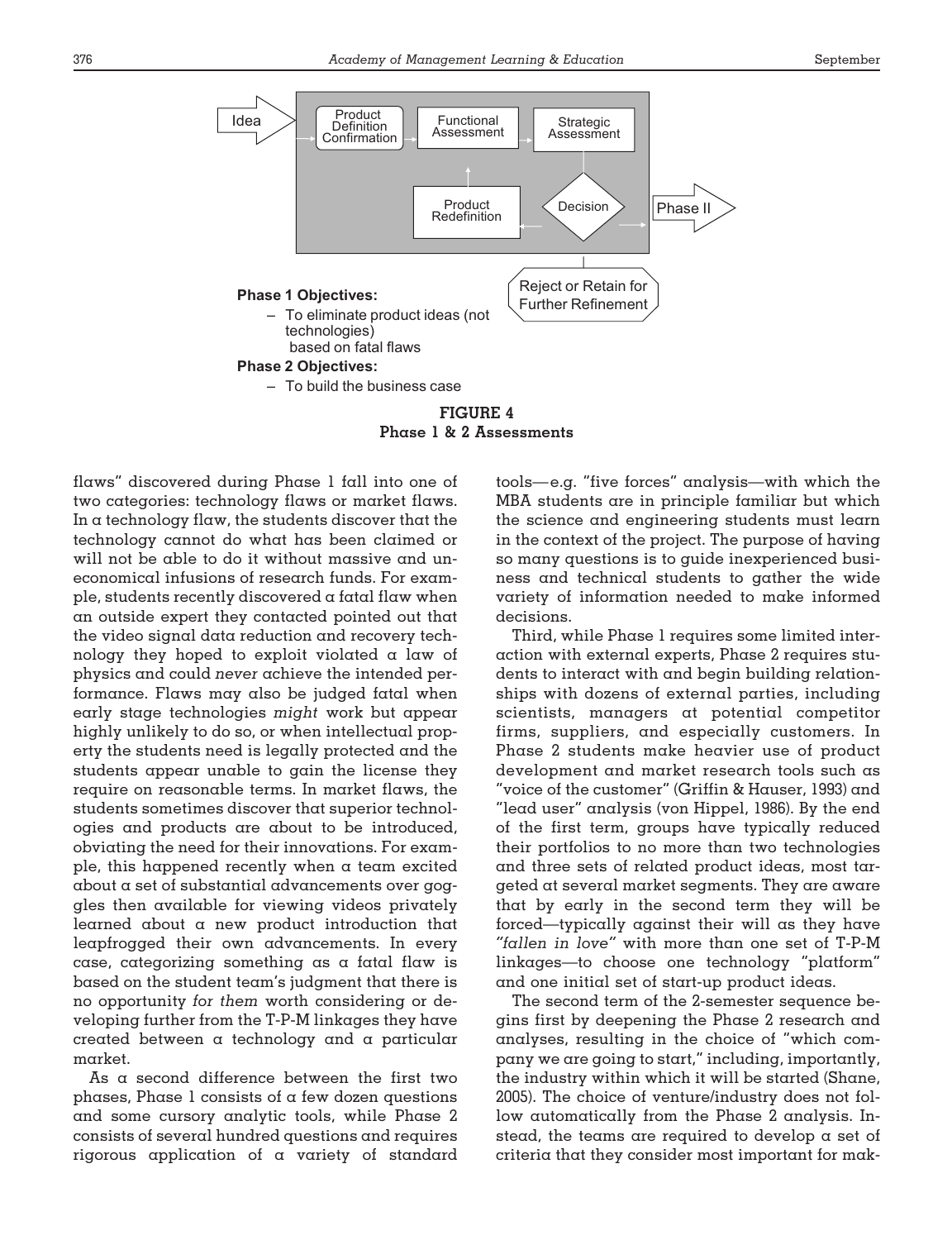ing this fundamental decision, to assign weights to the criteria, and then to assess each opportunity for which they have developed T-P-M linkages against these criteria, resulting in a quantitative ranking. This ranking then becomes the primary basis for the selection of what opportunity will be carried forward. Typical criteria include not only industry attractiveness, but also the degree to which the students are passionate about the venture idea, the degree to which the team has the skills to meet early milestones, and, on the negative side, the projected capital intensity of the venture, the required further development of the underlying technology, and the projected time to profitability. Also of interest, although many of the criteria the teams adopt fit with those that scholars identify as appropriate (e.g., Shane, 2005), some of the criteria adopted are instead expressions of idiosyncratic team desires. For example several teams have recently placed a high value, beyond "market" consideration, on "green" technologies and products.

Phase 2 is followed by development of  $\alpha$  commercialization/start-up strategy. Throughout the course, students are challenged to develop "value propositions" for their products using a simple prescriptive format. This forces the students to answer "*what* is this product, *who* will buy this product, *why* will they buy it instead of doing nothing, and *why* will they buy it instead of buying something from the (inevitable) competitors?" In addition, they build a "business model" that answers questions about *how* the business will bring the product to market and *how* it will do so profitably, including initial financial projections. Finally the students propose answers to strategic questions of *where* and *when* the business will operate and market its products and services. The result is  $\alpha$ modular "business proposal" that can be easily updated and which students subsequently adapt to create proposals to recruit executives, raise financing, and market their services to early customers. The actual launch of the business typically takes place after the end of the formal coursework. Two additional integrated courses are also offered to interested students, "Launching the Technology-Enabled Growth Venture" and "Managing Venture Growth."

# **Teaching Format**

Primary course instruction is provided by two or more full-time tenured faculty, one with entrepreneurship research and new venture creation experience and one with significant science or technology research experience. Numerous additional "technology" and "new venture" creation experts are available as needed. These include academics, entrepreneurs, and venture capital experts. In its basic format, the course meets once a week for 3 hours. A little less than half this time is spent on lecture/discussion, introducing students to each element of the algorithm in  $\alpha$  "just-in-time" manner. The remainder of the class is spent in group meetings. These are run by the students, but are facilitated by "executives in residence," volunteer coaches from the business community, who work with the student teams through both terms. Often, for those student teams that launch businesses after graduation, the coaches become either members of the entrepreneurial team or stakeholders in the business. Student teams are required to meet in-person as a group at least one other time each week. The teams are required to produce a variety of documents throughout both terms, including many "worksheets" that provide step-by-step guidance to each element of the algorithm and also provide evidence of team progress and decision making.

It is essential to note that the entire TEC process is explicitly "iterative" (see Figure 2), based on the epistemological assumption drawn from entrepreneurship theory that some of what teams need to know to make appropriate decisions is uncertain and unknowable (Knight, 1929) or simply undiscovered (Kirzner, 1997). When  $\alpha$  team learns anything that makes a prior decision appear suspect, they are required to "iterate back" to the appropriate part of the algorithm and enact the process again. Indeed, the typical team experience is one of repeated iteration as new discoveries are made, which helps to explain why at the end of the year most students are well-practiced at the algorithm and have internalized many of the skills and practices it requires. Finally, the entire "group" element of the grade for both terms is based on discipline and explicitness in applying the TEC algorithm and the resultant quality of decision making. Failure to iterate and "go back through the process" upon the late discovery of contradictory information or of a substantially superior opportunity is the primary error that teams can make. As we make clear from the beginning, "Nobody said this would be easy or quick." Two normal outcomes of the algorithm, besides starting  $\alpha$  new firm, are reject (from further consideration at the current time) and retain for further development and licensing (see Figure 4). In the former case, scientists and engineers associated with the technology are given guidance as to what developments might make their work more commercially valuable, and the door is left open for future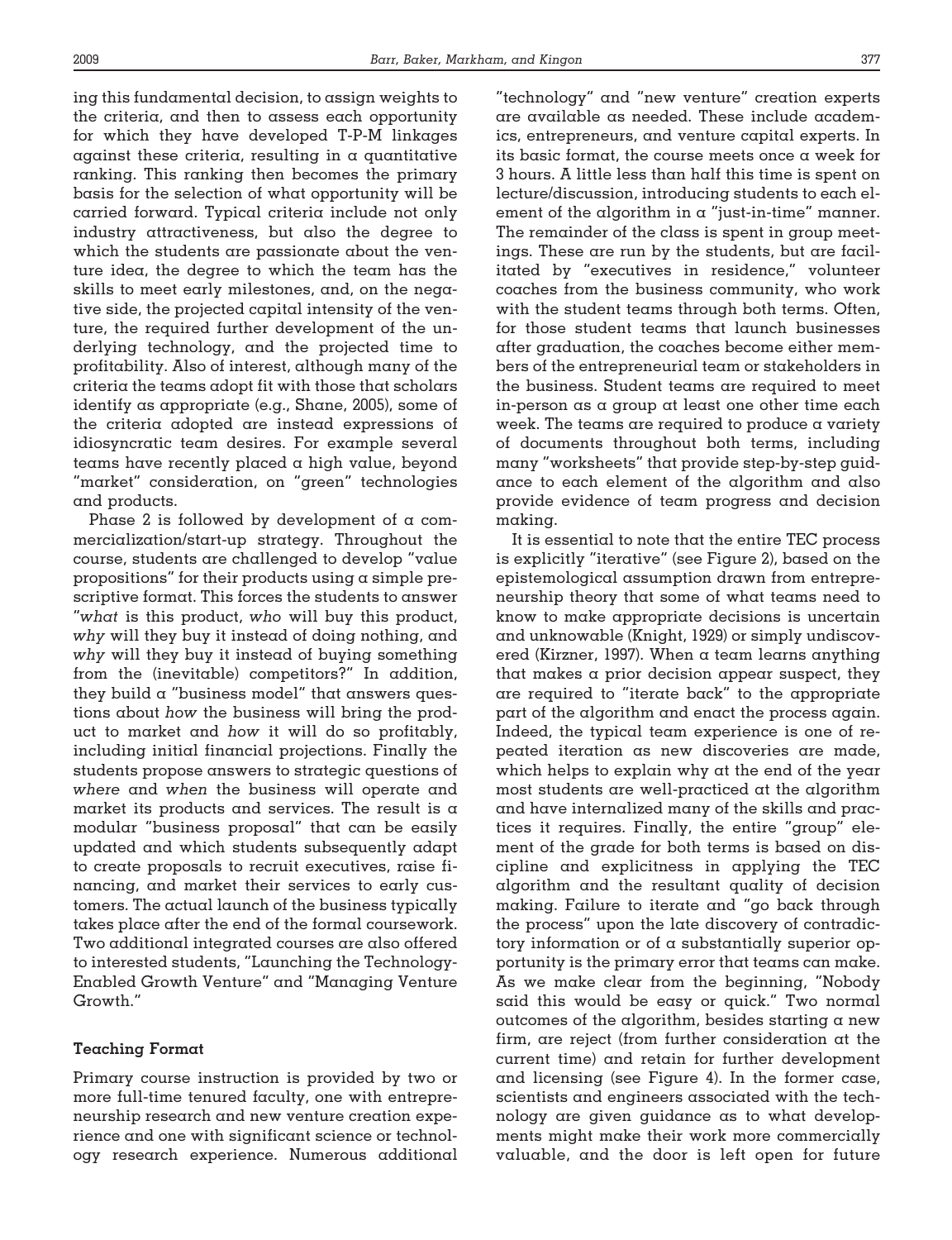engagement. In the latter case, technology transfer and research and development offices are given leads on firms likely to want to license a technology if it proves inappropriate for a start-up venture.

# **LESSONS LEARNED**

In the following sections, we first describe two primary theoretical frameworks guiding continued development of the pedagogy and then describe some of the most important lessons we have learned. Major pedagogical design lessons are presented first, followed by more specific issues.

## **Theory and Design**

Because we take seriously the potential benefits of cross-disciplinary mixing of students, the design of our program needs to accommodate widely varying student backgrounds and experiences. Our students include both full- and part-time MBA students, along with master's and PhD students from a wide range of science and technical disciplines. Most important, our students vary in the extent to which they already intend to become entrepreneurs, in the extent to which they feel they are capable of becoming entrepreneurs, in the extent to which they have already developed various skills useful for engaging in technology entrepreneurship, and in the extent to which they have been conditioned by prior education (Gibb, 1987) and employment to think of entrepreneurship as an option (Sorensen, 2007). While a wide variety of genetic (Nicolaou et al., 2008); family (Aldrich & Cliff, 2003); and other factors in students' pasts may affect their desire and capabilities to engage successfully in entrepreneurship, we operate on the assumption that for most students, we can provide learning experiences which open up entrepreneurship as a reasonable option.

Our primary goal is not to turn the greatest number of our students into entrepreneurs. It is, instead, to get our students to understand that entrepreneurship is an option for them and to increase their confidence and self-efficacy in regard to making this career choice (Boyd & Vozikis, 1994; Chen, Greene, & Crick, 1998; Tabak & Barr, 1999). We provide them with skills, knowledge, and behaviors, that is, entrepreneurial management *practices* (Drucker, 1985), that will help them to succeed if they choose to engage in technology entrepreneurship. Prior research provides evidence that entrepreneurship training can substantially increase cognitive and motivational precursors to entrepreneurial activity, which suggests that the training

may open up entrepreneurship as a choice to students who would otherwise remain closed to it.

For example, in an interesting set of arguments, Gibb (1987) suggests that entrepreneurs may be characterized according to a set of useful personal attributes. Rather than arguing that this constrains entrepreneurship to only a limited group of people with specific personality types, he instead argues and adduces evidence in support of three claims: First, that the task demands of entrepreneurship are so varied that few people, regardless of their personal attributes, are likely to be incapable of entrepreneurial activity; second, that the task demands of entrepreneurial endeavors may themselves stimulate and strengthen particular useful attributes and behaviors among individuals engaged in entrepreneurship (Busenitz & Barney, 1997); and third, that many of the attributes and behaviors useful to entrepreneurship are amenable to development through experience and training. Focusing specifically on the effects of entrepreneurship training on undergraduate science and engineering students in the UK and France, Souitaris, Zerbinati, and Al-Laham (2007) found that the training increased both attitudes toward and intentions to engage in entrepreneurship. Also of interest, the most important trigger to these changes appeared to be the degree to which the students were emotionally aroused and inspired by the entrepreneurship modules.

In general, it remains unclear how tightly later entrepreneurial activity is linked to entrepreneurial attitudes and intentions at the end of a curriculum, in part because there are often substantial time gaps between the completion of an entrepreneurship program and attempting to engage in entrepreneurship (Gibb, 1987; Luthje & Franke, 2003; Ronstadt, 1990). However, Charney and Libecap's detailed analysis of the effect of entrepreneurship curricula at the University of Arizona suggests that the effects of entrepreneurship curricula may be lasting, as it showed that over the period from 1985 to 1999, compared to members of a control group of nonentrepreneurship graduates of the college, graduates of the entrepreneurship program were more likely to start ventures, more likely to grow them successfully, more likely to commercialize technologies, and more likely to create technology-based firms.

We have shaped the ongoing development of our curriculum and pedagogy and, therefore, our design of the student educational experience primarily in accordance with two fundamental theories: cognitive theory and the theory of planned action. Both theories are consistent with our assumption that technology entrepreneurship can be usefully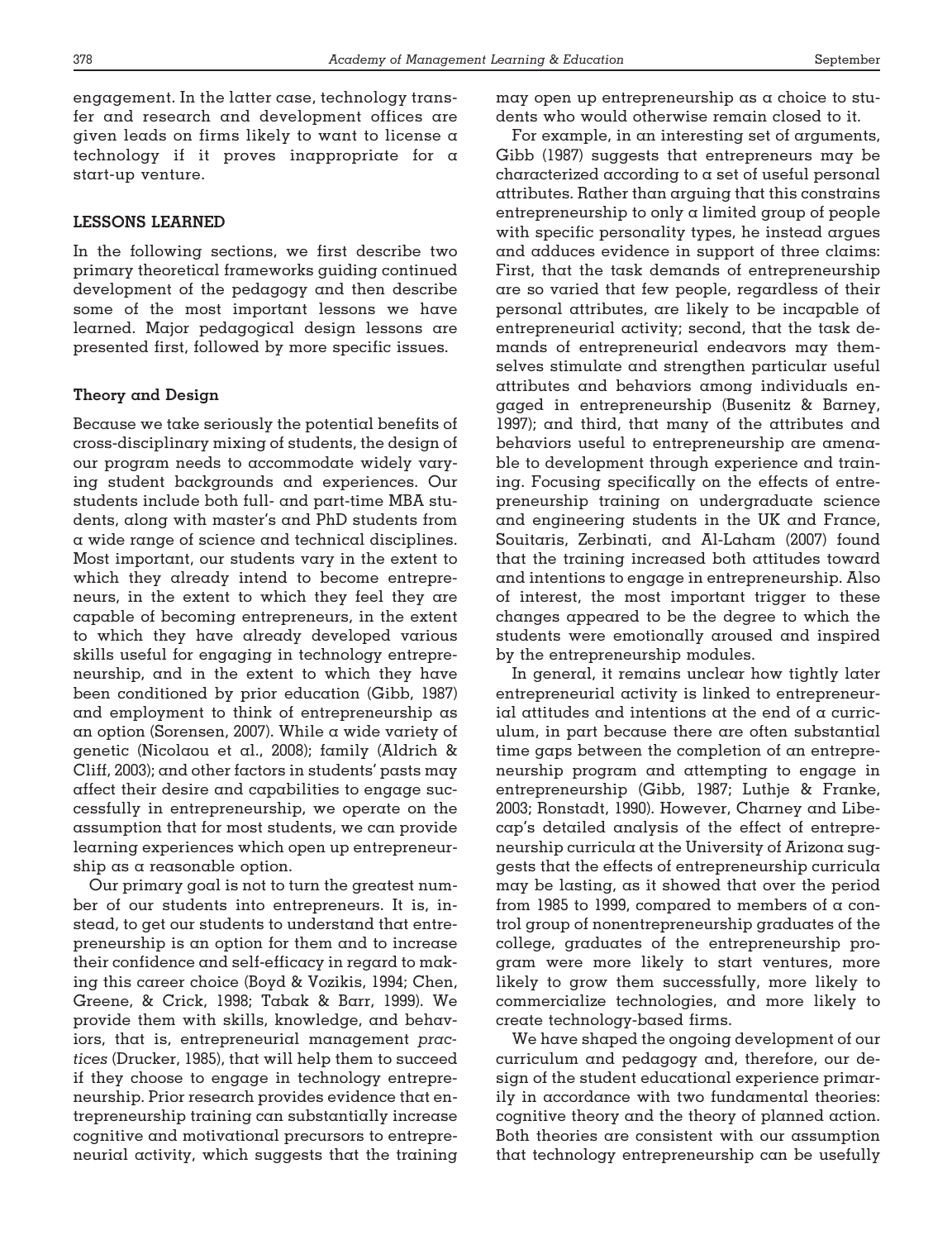taught. Social cognitive theory (Bandura, 1977, 1986) explains learned behavior as a reciprocal interaction of cognitive, behavioral, and environmental factors. The primary ideas we take from Bandura are the notions of self-efficacy and enactive mastery. *Self-efficacy* refers to one's beliefs regarding "how well one can execute courses of action required to deal with prospective situations" (Bandura, 1982: 122), and it is shaped primarily by one's prior experience with similar situations. Numerous studies have shown that "enactive mastery experiences," experiences in which success required persistence and learning from failure and setback, increase self-efficacy and make it more robust, thereby allowing individuals to maintain their self-efficacy in the face of future hurdles (Bandura, 1997, 2000). In our program development, enactive mastery experiences have to be perceived as authentic and real to have the desired effects.

It is worth noting that the need for enactive mastery experiences is also consistent with many published observations that effective entrepreneurship education needs to be "hands-on." For example, the European Commission Expert Report (2008) suggests that traditional teaching methods, such as lectures, tend to be ineffective in entrepreneurship teaching and that "there is a need for more interactive learning approaches, where the teacher becomes more of a moderator than a lecturer" (2008: 8). Gibb (1987:19), adopting a critical perspective on both business school research and teaching, calls for entrepreneurship education to utilize "learning by doing—gaining insight as well as knowledge by involving students in problem solving in real-world situations right up to, and through, the solution and action component." A similar insight underlies Ronstadt's (1990: 80) suggestion that entrepreneurship programs should proceed "from being more structured to extremely unstructured—to the point that individual initiative ultimately becomes the critical variable shaping the project and the outcomes." Consistent with this insight, very loosely structured hands-on engagement with trying to move a project forward, which may provide both skill development and enactive master experiences, becomes the core of later stages of the TEC curriculum. The last several weeks of the program are designed on the fly to accommodate and respond to questions and demands that arise in the students' work on their projects. As Ronstadt emphasized, this approach is in strong contrast to many traditional pedagogical approaches built around the often largely reflective, analytical and highly structured construction of a "business plan."

The second primary theoretical framework that affects our program design is the theory of planned behavior (Ajzen, 1987), which builds on classic work on attitude formation and behavior (Fishbein & Ajzen, 1975; Ajzen & Fishbein, 1977). At the core of the theory of planned behavior is the notion of "perceived behavioral control," which in many ways resembles Bandura's notion of self-efficacy. This theory explains behavior that is calculative and planned to be consistent with the relative likelihoods (probabilities) and consequences (outcomes) associated with each behavior under consideration. It undergirds the more calculative and predictive elements of our program (see Souitaris et al., 2007 for a complementary recent application of the theory of planned behavior to entrepreneurship).

Together, social learning theory and the theory of planned behavior suggest a number of prescriptive elements for design of a program to teach students the skills, behaviors, attitudes, motivations, and self-efficacy required for the sorts of entrepreneurial undertakings that graduate students in both business and science/engineering often find highly daunting. Through almost 14 years of developing this program, and more recently, through helping people in other institutions and nations adapt it to their environments and students, we have engaged in a great deal of trialand-error learning: We have made a number of mistakes and attempted to learn from them. In addition, we have engaged in intentional manipulation and variation of the curriculum in order to see what works. The "lessons" learned and described below are the results of these learning processes.

# **Four Fundamental Elements**

We have learned that the pedagogy falters when any of four key elements is weakened. The program must be *real, intensive, interdisciplinary,* and *iterative*.

# *Real*

As we noted above, "enactive mastery" experiences must be perceived as "authentic" if they are to strengthen self-efficacy. The only way we have found to let students experience the program as a real and authentic experience of technology entrepreneurship is to have the real and explicit endpoint of the program focused on creating real companies. Not every student wants to or will follow an entrepreneurial path. Each year, students in the U.S. program start 2-4 new ventures that involve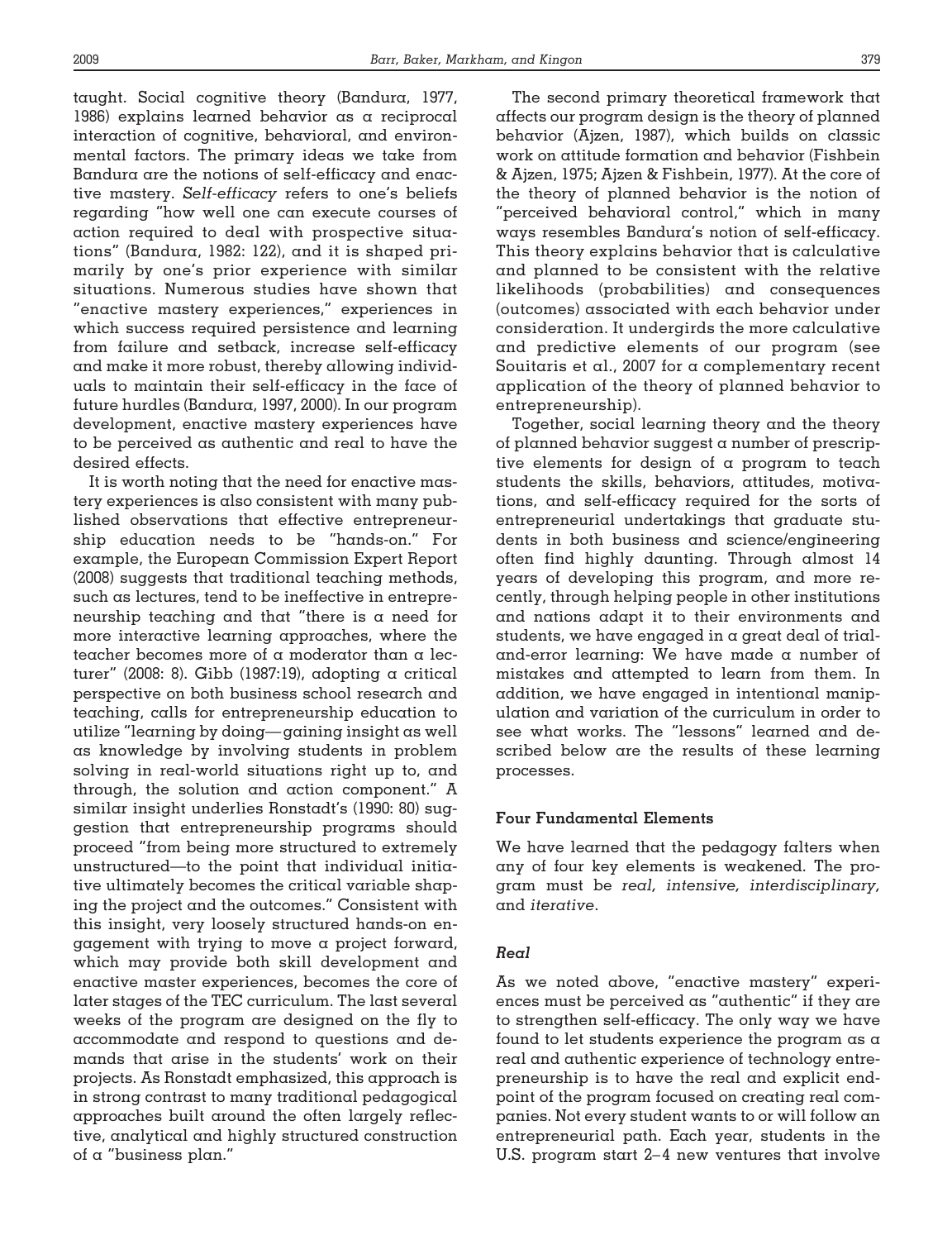about 25% of the enrolled students and projects. The percentage of class projects transitioning or transitioned to commercial ventures is similar in Portugal, at around 33%.

This history of starting ventures is enough to make most students experience the entire year-long program as "real." Indeed, each year, the current students are interested in knowing about prior startups and in meeting the students behind them. Even with this history, however, students are still highly attuned to any statement or action that might trigger doubt or concerns such as "we are working this hard for an *academic exercise?"* Running the course *"as if"* it were focused on creating companies is not good enough to engage the students fully.

This lesson was reinforced recently when we reflected on the fact that some students are simply not interested in starting  $\alpha$  business at the moment; they just want to learn some skills. We decided to stop pressing the issue and instead to share and discuss with students why it was important that we "act as if" we were in the process of starting businesses in order to get them to "act as if" they were starting businesses. Several of the students who were most eager to engage in trying to start new ventures (or taking on different challenges with an employer) clearly felt somewhat "duped," while other students displayed evidence that they were just "going through the motions." During the last 2 years, we have returned to and strengthened the message that the class focus is on developing opportunities and actually enabling and launching new ventures. The trade-off, which we accept, is that while most students appear to be very engaged, a small group of students that would prefer a less "authentic" experience and are unhappy when "going through the motions" is not enough to generate a good start-up. We have also learned to provide a highly realistic preview of the courses in order to allow students who know they do not want to do this sort of work to opt out early.

# *Intensive*

Self-efficacy is enhanced by the experience of working hard against obstacles, overcoming them, slipping back, staying with the effort, and eventually succeeding. We have experimented with "how hard" we make the course (varying things like the size and composition of the technology portfolio, how quickly different tasks need to be accomplished, how much directive guidance we provide, etc.) based on student self-reports of spending excessive numbers of hours in the courses and a general sense of the program as overwhelming, especially during the first 6 weeks. Experiments with making the course easier, such as forcing teams to carry only two (rather than their more typical choice of 3–5) technologies through Phase 1, have backfired. Easier pedagogical demands seem to undermine the enactive mastery experience and result in students responding less positively to setbacks later in the course. When students have lived through the experience of the very difficult first 6 weeks, however, it appears that the gains in self-efficacy become robust against the more serious technological and business setbacks that could otherwise surprise them much later in the year.

One function of the "modular" nature of the course (Ideation, Phase 1, Phase 2, etc.) is to modularize the enactive mastery experiences. That is, students experience success with one module and gain self-efficacy on those tasks before they move on to the next. In practice, this also means that when students "iterate" back to an early step in the algorithm on the basis of "surprise" information, they are remarkably better at it the second time than the first time. For example, the first time students run through the questions on the Phase 1 functional and strategic analyses, the tasks typically require 25–35 person hours. By the second or third time the teams do  $\alpha$  Phase 1 analysis, time spent is often reduced to 6-10 person hours. From an initial daunting task, it has become just another tool they can apply with increasing efficiency and confidence.

# *Interdisciplinary*

There are myriad benefits to interdisciplinary teams. The most obvious are that the students learn to work well with people from different backgrounds and that the projects are "staffed" with many different skills. We discuss the value of diverse teams, including our next planned experiment, below. But the most important element of the interdisciplinary teams, based on our experiments with creating disciplinary-focused ones, is that teams that include graduate scientists, engineers, and managers create a situation in which everyone is ignorant about something. They therefore find it easier to admit to their ignorance in the group setting. Individuals' shock at the level of their own ignorance in the face of the size and scope of the tasks to be accomplished creates an openness to learning and cross-disciplinary cooperation.

# *Iterative*

The algorithm attempts to put a somewhat linear framework around what is otherwise a seemingly chaotic process. However, the technology entrepre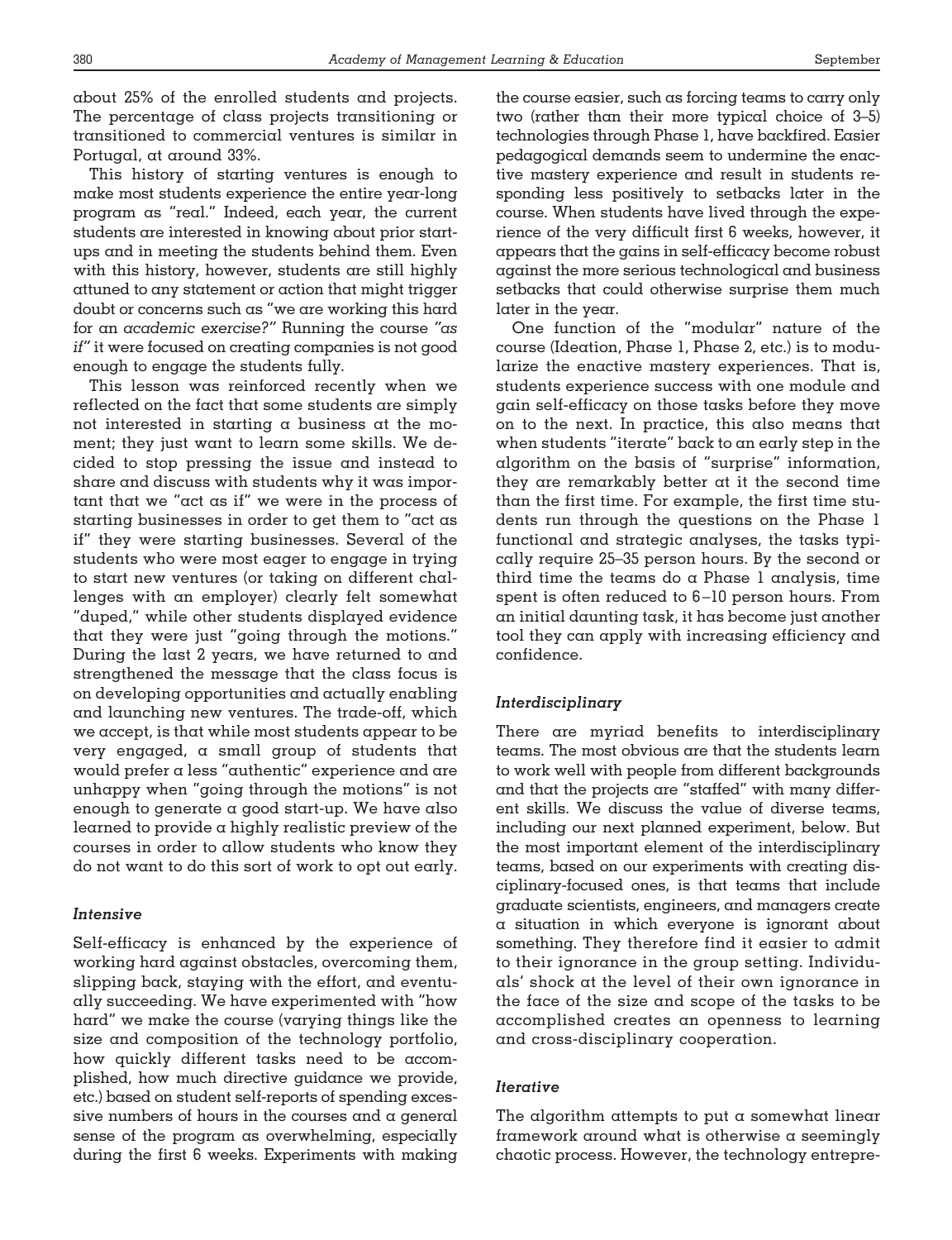neurship process is not inherently linear. This is very difficult for many students to understand. The modularity of the curriculum provides a structure in which students can understand this nonlinearity specifically through experiencing the need to "go back" one or more steps as surprises occur. During a typical year students strongly resist "iterating" early on, they iterate fluidly through the middle part of the process, and by the end, iteration has become largely second nature. These multiple iterations and experiences of enactive mastery create a high level of self-efficacy in which students develop a profound sense that "I can do this" and an equally profound sense that they should not expect it to be easy.

#### **More Specific Issues and Recommendations**

In addition to the four primary design considerations above, we have also experienced other pedagogical issues and tried various experiments around several other design features.

# *Create Temporal Checkpoints*

The modules and stages described above provide important checkpoints to assess project status and process. We have been surprised to find that these are not adequate, especially in the early stages of student learning. We have found that most students view the process (ideation through development of a commercialization strategy and business plan) as a daunting task with high uncertainty and many complexities. Breaking this long-term task into smaller tasks with regular deliverables due on specific dates is an effective way to keep teams' attention focused on the task at hand, and is consistent with guidance from social cognitive theory on the need to actively focus "attention." Moreover, the combination of modular and temporal checkpoints allows students to set and achieve a series of challenging but attainable goals, which is consistent with recommendations from the goal-setting and performance appraisal literatures (Latham & Wexley, 1981; Locke & Latham, 1990; Bretz, Milkovich, & Read, 1992).

#### *De-Emphasize Business Plans*

Many entrepreneurship curricula use development of a business plan effectively as the central organizing principle and primary outcome of one or more courses. Consistent with Ronstadt'**s** (1990) critique of business plan-focused curricula, we have observed that this can lead to a form of goal substitution in which writing a business plan, which is a useful tool for some but not all businesses (Bhide´, 2000), becomes the primary learning target. We have experimented with having students develop a business plan as a year-long process in which a loose and somewhat impressionistic early plan gets revised many times as the students learn new skills and do research. This structure caused substantial problems. Students began to view the development of a business plan as an "investment" that should produce a rate of return. They developed rationales for the existing business plan and felt like they should try to "win" in their defense of the plan rather than viewing the plan as part of the process. As important, when students had in hand a business plan they wanted to defend, they exhibited a corollary resistance to iterating, to going back and revisiting earlier steps in the process, even when it was apparent that their opportunity needed further development (see also Alvarez & Barney, 2007, on the restricted place of business plans in the process of "creating" opportunities). As a result, we observed better performance in writing finely crafted business plans and poorer performance in following a disciplined approach to opportunity development and exploitation.

More generally, reliance on a premature business plan is likely to produce poor overall decisions. Consistent with behavioral decision-making literatures, early adoption of a business plan may result in an "anchoring" effect. Research consistently demonstrates that there is insufficient adjustment from initial anchoring in decision making. Decision makers seek and process information that supports the initial anchor and rationalize disconfirming information. Similar effects are noted frequently in the escalation of commitment literature (Staw, 1981; Bobocei & Meyer, 1994). When we encouraged students to write a business plan early and to revise it during the rest of the course sequence, we found that they were too anchored on the early version and that we needed to apply substantial pressure to induce the more radical revisions that were often warranted. More troubling, once the students have anchored on a written plan, they think they are close to the "right answer" and become less eager to continue to work hard on developing an opportunity.

Consistent with the iterative nature of the TEC algorithm, students learn that the business concept continues not just to evolve but sometimes to change radically as the process continues. Although by the end of the program we require every team to write and present a plan, we do not even introduce this topic until students have been working on an opportunity for approximately 18 weeks. We therefore *encourage* students to consider the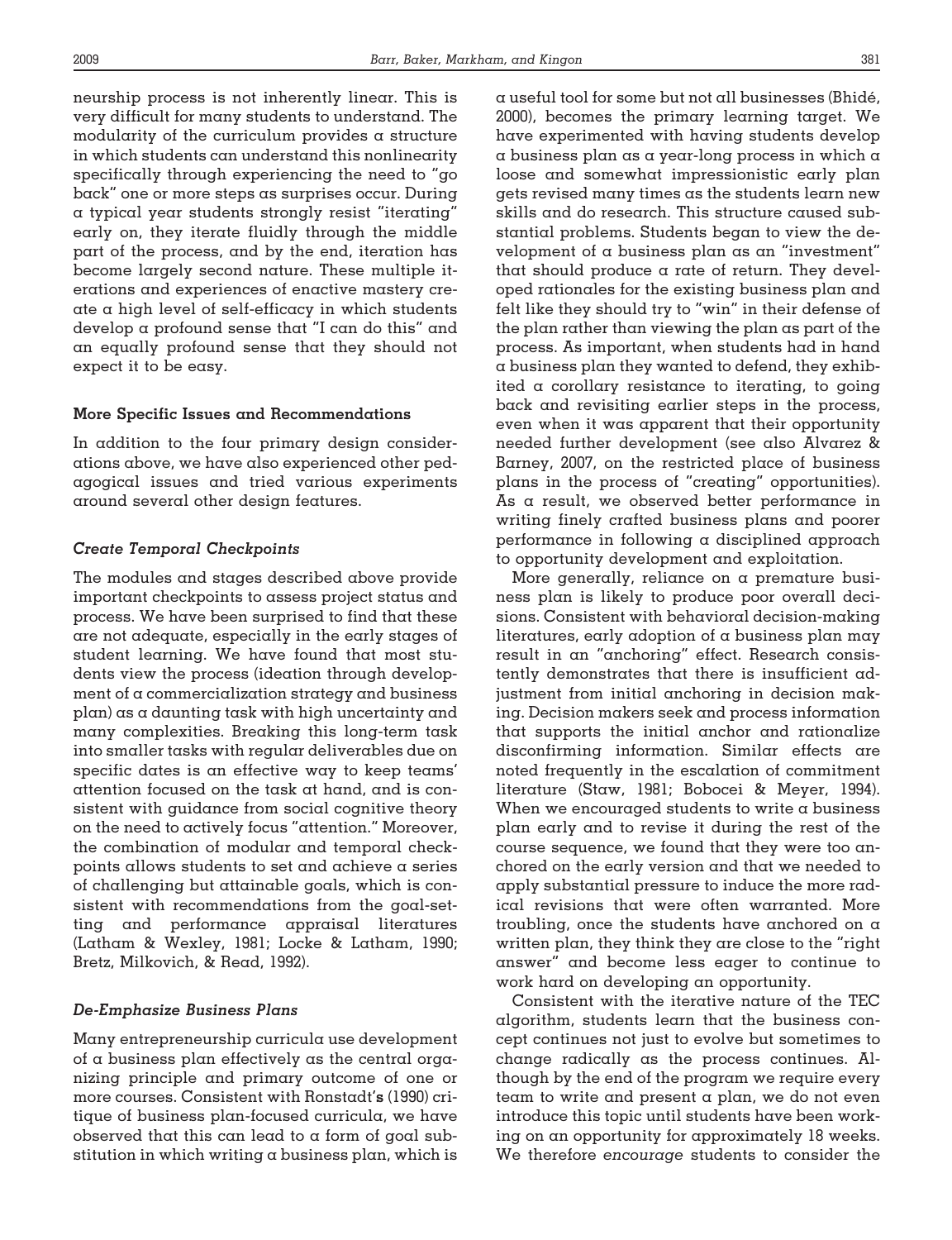business plan as a "sunk cost" that they want to avoid taking on until they must. Eventually, they learn that if they have done all of the work we have asked them to do throughout the program, actually writing the business plan becomes a very straightforward and (for some) enjoyable "last minute" task of writing what is basically the core of a document to "market the company," different versions of which they might use to attract stakeholders ranging from technology transfer offices, to early employees, to investors and to customers.

# *Structure Large Blocks of Time*

Individual students and student teams need large blocks of time to gather and process information. We prefer that classes meet once weekly for 3 hours, rather than multiple shorter sessions. The Ideation, Phase1, and Phase 2 activities require significant amounts of uninterrupted time for indepth consideration of the technology–product– market linkages, functional area assessments, and commercialization strategy development. As discussed earlier, the TEC algorithm process is highly recursive with multiple interdisciplinary relationships. Thus, it is a complex decision task. This process is similar to the demands of academic research, in that it often requires intensive time commitments to become immersed in the specifics of the research under investigation. Mitchell (2007), in a discussion of academic values, notes the importance of hours of uninterrupted time for the thinking, reading, and writing necessary for highquality research. For many people, longer blocks of time are more effective in producing quality research than more frequent smaller blocks of time, even when total time is the same.

We encourage a small number of regularly scheduled "long" (minimum 2 hours) weekly team meetings outside of class and now require at least one such meeting weekly. Over the period that we have been teaching this program, students have become more resistant to structuring work this way because they are accustomed to multitasking and cycling quickly between activities. However, once they are forced to a structure requiring sustained attention, many students become converts to the value of uninterrupted time for improving their focus and creativity. Supporting this approach, our courses have been recently changed from 3 credit hours to 4. Our science/engineering students had noted that the course demands were easily equal or greater than the 4 credit hour format (3 hours course plus 1 hour lab) found in many engineering and science courses.

## *Emphasize and Balance Team Diversity*

Projects requiring both management and science/ engineering talent require a certain minimum level of functional diversity to work effectively. Beyond this requirement, our most extensive experimentation has been focused on trying to figure out the trade-offs in other forms of skill and background diversity. For example, for several years, we attempted to create teams in which the scientists and engineers had overlapping technical backgrounds (e.g., biologists, biochemists, chemical engineers, etc.) and in which the business students had experience in relevant industries (e.g., life sciences companies, agricultural chemical companies, clinical test firms, etc.). The primary goal was to create a team with strong interlocking complementary skills such as might be found in a good small firm in the relevant industry. We found that the teams were particularly good, once they had identified and initially developed an opportunity, at figuring out how to exploit it.

We then experimented with creating teams that were intentionally heterogeneous in terms of technical backgrounds and industry experience. In comparison with the earlier groups, the new groups were not as strong in their abilities to create strong paths to exploitation. However, they were substantially better in generating the T-P-M linkage ideas, the sets of opportunities that feed into the evaluation and exploitation processes. On balance, it became clear to us that the quality of opportunities that the teams develop is a much more important determinant of the quality of the student learning experience and of the firms that are created through the program. Therefore, we now construct teams around the primary criterion of skill diversity. Our next experiment involves creating a structure that allows students to reconfigure team membership during the second term, to see whether we can optimize for creativity and the quality of opportunities during the first term and optimize for opportunity exploitation during the second term. We anticipate that one problem will be the strong bonding that takes place as teams work closely together during the first term, and therefore, the personal reluctance of students to move from one team to another.

## *Generate Technology Flow*

An important success factor in university COT education is the presence of significant volume and quality of technical assets or technologies to be examined. As noted, our approach initially involves "weeding out" technologies based on use of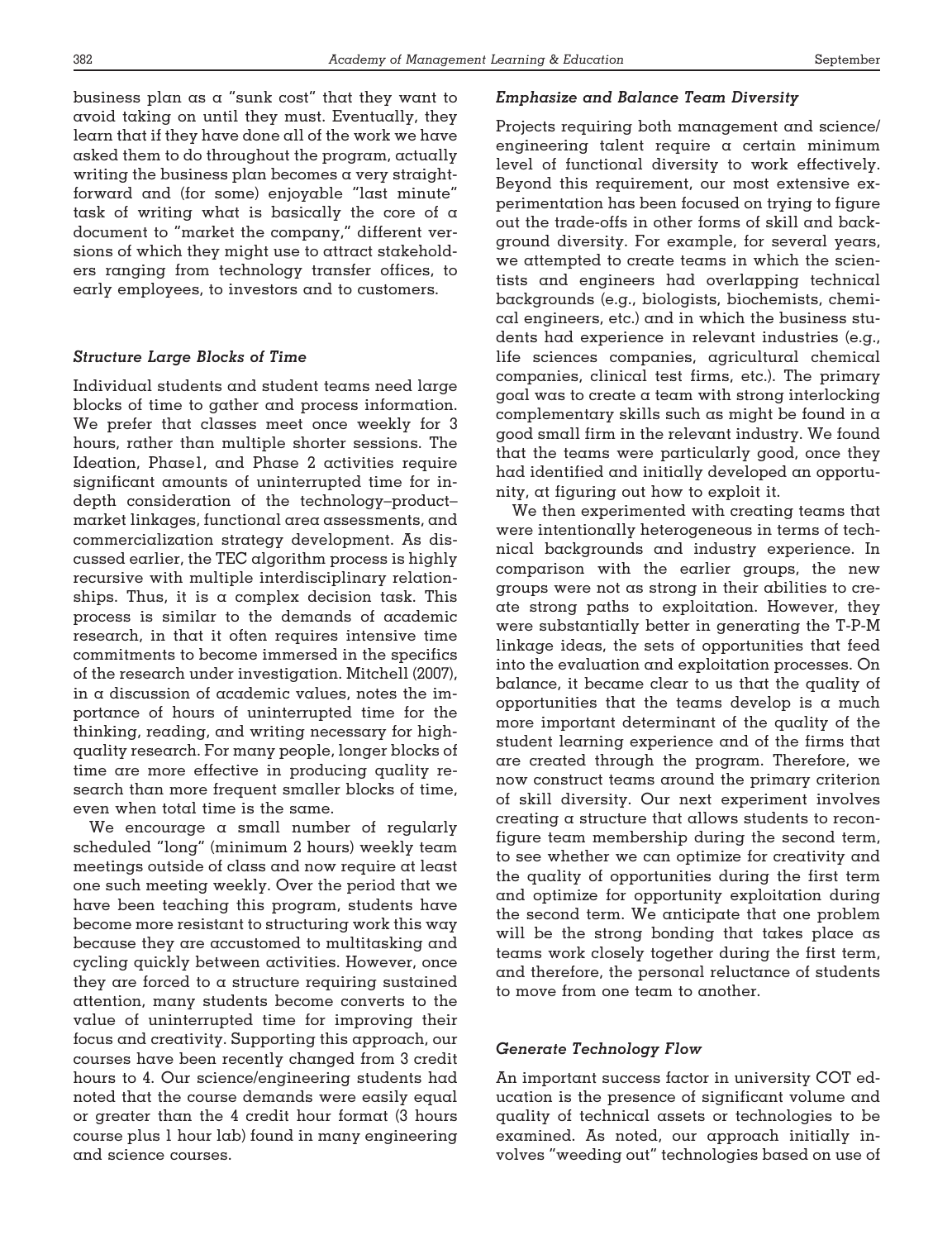the algorithm. Most technologies are discarded for one or more reasons at this point. Thus a flow of new technologies is required for a COT program to sustain itself. Having access to a portfolio of technologies keeps the teams engaged in evaluating multiple options and helps keep them from prematurely foreclosing on one opportunity. We have found that settling on one technology too soon results in an overly optimistic bias toward the team's perceived one and only opportunity, similar to the optimism well documented in the research literature as entrepreneurs pursue one venture (Aldrich, 1999; de Meza & Southey, 1996).

# *Beware of Idiosyncratic Heuristics*

Decision makers in general and entrepreneurs in particular operate in complex environments with high levels of uncertainty and often with time constraints. In situations like this, decision makers are likely to use heuristics or rules of thumb to reduce uncertainty and enable themselves to reach a decision (Tversky & Kahneman, 2004). This is true of entrepreneurs, who are especially likely to rely on heuristics and cognitive biases to maneuver through uncertainty (Busenitz & Barney, 1997). These heuristics develop based on prior experience and are exhibited strongly by experienced entrepreneurs. Most students in our program have limited or no prior entrepreneurial experience. Thus, we utilize the TEC algorithm to provide the students with a common platform as a basis for future entrepreneurship experience.

The goal is to have the students' repeated, intensive, iterative experience with the process steps of the algorithm create both explicit tools and useful heuristics that they will carry with them in their careers. A serious issue sometimes arises in the interactions between the students and the experienced entrepreneurs (i.e., the "executive in residence") serving as mentors to the teams. Each team is assigned two such volunteer mentors, who meet with the teams at least once a week for two academic semesters. As experienced members of the entrepreneurial community, these entrepreneurs "know" from gut sense and heuristics what the teams should do. They are tempted to pass their insights and implicitly their personal heuristics along to the students. This interferes with our ability to embed the skills and structured, processbased heuristics we are trying to teach. The problem is not so much that the mentors are "wrong" in their gut reactions (although, of course, they sometimes are) but rather that simply "hearing the right answer" from a mentor does not teach students approaches to figuring out an answer themselves.

Handing an answer to the students undermines the applied, hands-on benefits of the pedagogy and turns learning-by-doing back into a "minilecture." We have found therefore that it is necessary both to put a strong effort into teaching new mentors the algorithm, and also to team novices with experienced mentors to minimize these issues. The rule of thumb we insist on is that a mentor should only violate the structured process of the algorithm when she or he sees that the students are completely spinning their wheels or in the unlikely event that they are about to do something potentially disastrous. When the students are themselves more experienced entrepreneurs or managers, the algorithm serves as a "checklist" to ensure a more thorough decision process.

## **OVERALL POSITIONING AND ASSESSMENT**

Although we have worked from a basic theoretical perspective in learning to shape and adapt our program, we note that its design is also largely consistent with the five high-level design elements suggested for creating university spin-offs described earlier (Van Burg et al., 2008). A major element of the Van Burg et al. perspective is that a mix of technology knowledge and venturing skills must be provided through coaching and training. The TEC algorithm combines an in-depth understanding of the technologies being evaluated coupled with development of potential technology– product–market combinations. The course content also includes functional analysis skills in areas like marketing, financial, and intellectual property.

A second proposed element is a collaborative network of advisors, managers and investors. The use of classroom instruction by multiple faculty, significant time in teams outside class, availability of the pool of executives in residence (content experts in both technology and venturing specialties), and presentation of final business proposals to leading members of the local entrepreneurial community provide multiple levels of support for the teams as they move through Ideation, Phases 1 and 2, and development of the commercialization strategy. A new experiment, which we have implemented this year, is to require that each team meet (preferably in person, virtually otherwise, involving each student member in at least four meetings) with at least 12 members of the long list of members of the local and national entrepreneurship communities who have expressed interest in supporting our students and program, choosing their contacts based on apparent match between contact background and project needs. This is in ad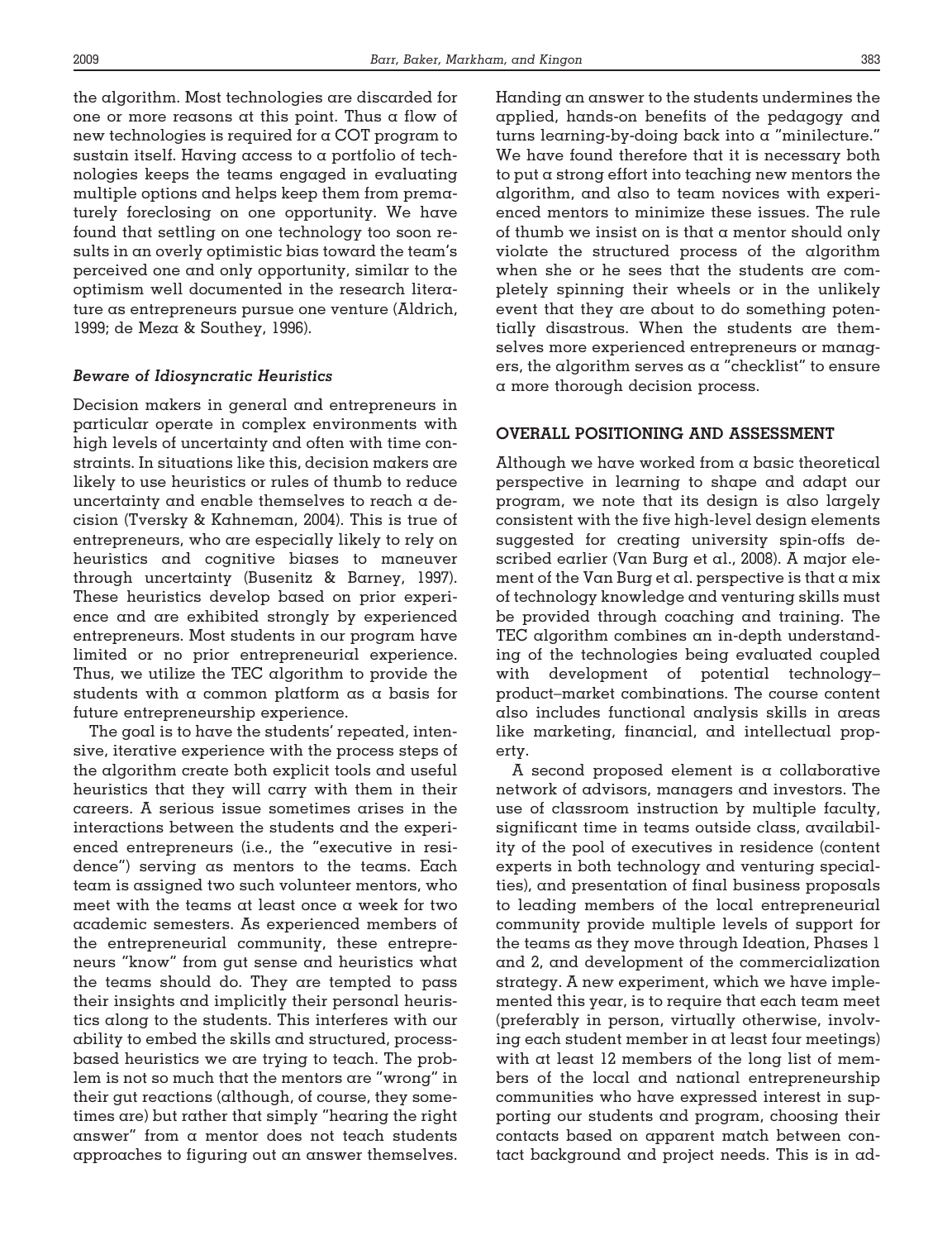dition to the several hundred contacts students are expected to make as part of their ongoing project development and research. It is our hope that by implementing this requirement, we will give some students who appear shier in meeting new people the opportunity to learn that doing so is within their capabilities, while simultaneously improving every student's embeddedness in useful entrepreneurial communities.

A third design element of the Van Burg article suggests that spin-off processes should be separated from academic research and teaching. To a limited extent, our program violates this recommendation, because we are interested not only in optimizing the creation of spin-offs, but more important, in using this process to teach students technology entrepreneurship. We are also currently experimenting with ways to provide a better feedback loop to technologists by revisiting previously "rejected" technologies in subsequent years in order to provide continued guidance as to how the research might become more commercially useful. Nonetheless, the ultimate decision about any commercialization of technology (licensing, new business start-up) is controlled by the university through the offices governing technology transfer. Neither technology-creating faculty nor the TEC faculty influences this process in  $\alpha$  substantial way beyond the individual projects on which we cooperate with technology transfer offices and through occasional mutual training seminars. However, as Wright et al. (2008) and Lockett and Wright (2005) demonstrate, the very challenges our students face and the very skills we try to help them develop are also some of the primary challenges faced by university technology transfer professionals. We believe that our efforts complement the ongoing efforts of the many technology transfer offices with which we work, and the directors of these offices have provided us with strong support.

The last two elements of the science-based design perspective for university COT efforts include development of university awareness of entrepreneurial opportunities and the creation of a university-level culture to motivate and reward entrepreneurial behaviors. These are organization (university) wide design prescriptions and are beyond the scope of the TEC pedagogy. However, the interdisciplinary nature of the student teams, the instructional faculty, and the executives in residence provide needed multidisciplinary expertise and perspectives, and have contributed to the campuswide and multicampus awareness of entrepreneurship opportunities for science and engineering faculty involved in the creation of new technologies.

## **CONCLUSIONS**

A major advantage of the pedagogical approach we have described is that it addresses the factors that cause technology and innovation to languish in the Valley of Death, a critical problem in technology commercialization. The program is designed to bridge this gap between the creation of technologies and the commercialization of these technologies (see Figure 1). The use of real technologies in a team environment with content and functional experts that support the teams allow the students to be more fully engaged in the early stages of the COT process than does more traditional case-based education or the creation of business plans around an existing business concept. The added emphasis on these early stages through the identification and evaluation of possible technology–product–market linkages in a process-based comprehensive model provides significantly more value creation to the early stages of COT. The T-P-M construct allows students to begin with a technology but move quickly to understanding the decisive role in commercialization of product and market forces, thereby effectively integrating "technology push" and "market pull" commercial logics.

Earlier, we proposed that experience-based teaching (reliance on experience of the instructor) may not be the most effective pedagogy for COT education, although it is common. Neither theory, nor cases, nor engagement is sufficient. All are useful, but at the core, there needs to be a process to guide the COT education effort. We propose that *process-based* instruction, the modules of which represent significant steps in the commercialization process and also represent coherent sets of skills, provides  $\alpha$  better means for students to understand and master the complexities of COT.

Given the current centrality in the entrepreneurship literature of debates about the nature of opportunities and whether they are "discovered" or "created," it may be worth noting how we have adapted our program to this scholarly discussion. At the most abstract levels, the debate involves fundamental ontological considerations: In simple terms, are opportunities objective, out there and waiting to be discovered and then exploited, or are they created through entrepreneurial action (Alvarez & Barney, 2007; Eckhardt & Shane, 2003; Sarasvathy et al., 2003)? However, the debate also embraces highly practical implications for practice, contingent on whether entrepreneurs are in a discovery or creation "context" and whether they rely on discovery or creation "assumptions" about how to behave in that context (Alvarez & Barney,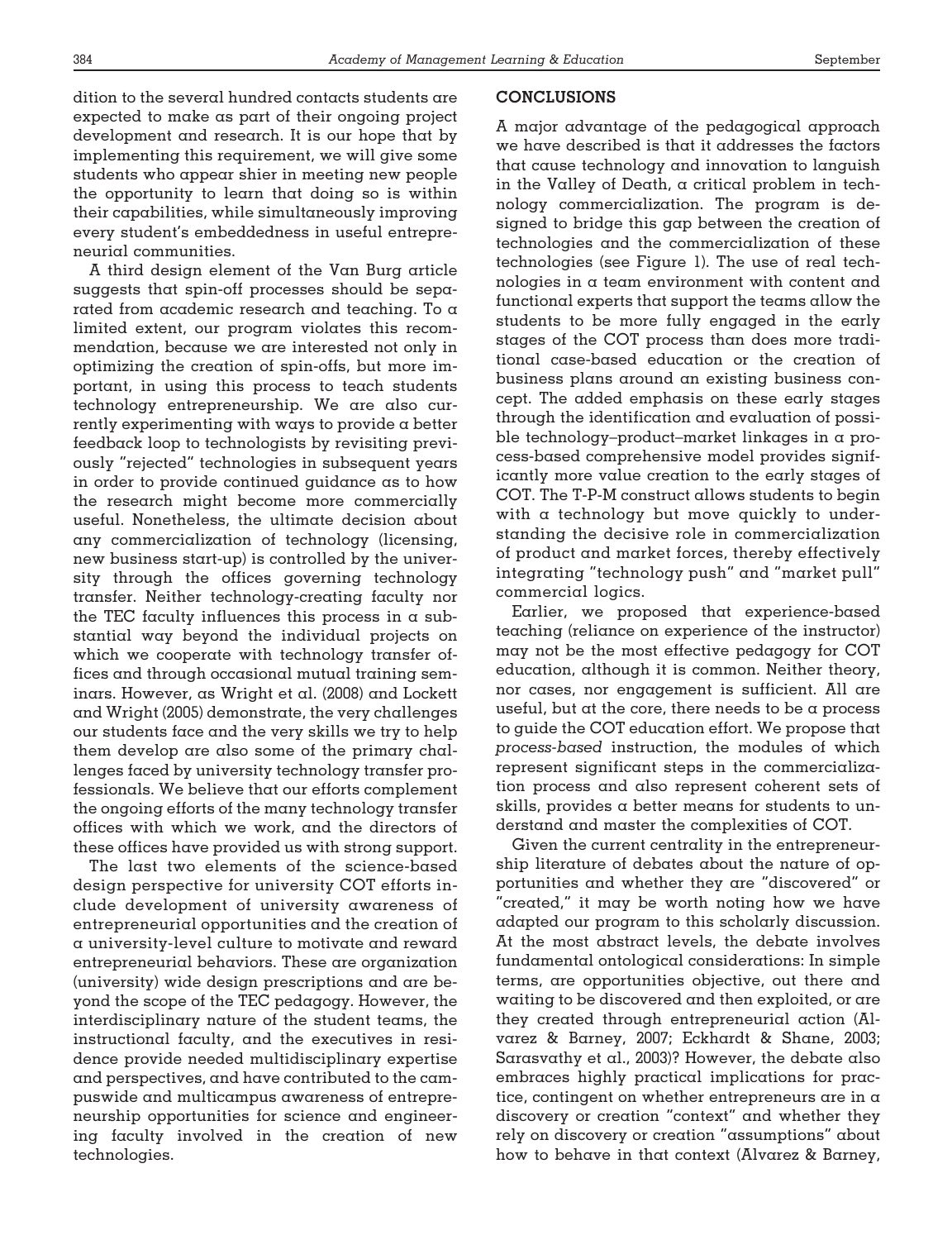2007). At the level of ontology, our curriculum remains agnostic (although we never seem to run into opportunities just waiting to be plucked), but generally in agreement with synthesizing claims that the subjective and objective characteristics of opportunities are resolved through entrepreneurial action in the form of "enactment" (Baker & Nelson, 2005; Sarasvathy et al., 2003).

In terms of curriculum development, in response to the development of "creation" theory, our pedagogy has continued to reduce emphasis on "discovery" of opportunities, and has therefore, supplemented the attempt to teach appropriate search, analysis, and forecasting skills with behaviors more useful to "creation" opportunities such as the ability to *persuade others to visions* of products and markets that may not yet exist (Aldrich & Fiol, 1994; Alvarez & Barney, 2007). In addition to our traditional focus on teaching skills to attract and manage professional equity investments, we are now attempting to help students also learn how to make do through effective use of bricolage and bootstrapping behaviors (Baker & Nelson, 2005; Bhidé, 1992, 2000). Our curriculum has always emphasized the importance of "iterative" decision making, which has recently been identified as an important practical element of creation theory (Alvarez & Barney, 2007). More generally, we have found that incorporating "creation" behaviors and skills into the curriculum is both interesting and challenging, because there are fewer published tools and approaches available than exist for traditional "discovery" approaches and because to many students, creation behaviors seem more like the characteristics of "struggle," than like the characteristics of "analysis," to which they are more accustomed. Overall, our pedagogical approach presages recent conjectures that the behaviors required for creation opportunities encompass the full set of behaviors and skills required for entrepreneurship more generally (Alvarez & Barney, 2007; Sarasvathy et al., 2003).

Much prior research has examined factors that may affect COT in universities (Agrawal, 2006; DiGregorio & Shane, 2003; Siegel, Waldman, & Link, 2003; Shane & Stuart, 2002: Thursby, 2004). We complement these efforts, by studying the pedagogy and content of the education experience for the university's students. We believe this research is critical both in supporting universities' increasingly important roles in entrepreneurship and economic development and, more important, in providing students with the skills they need to create and lead technologyrich entrepreneurial ventures.

## **REFERENCES**

- Agrawal, A. 2006. Engaging the inventor: Exploring licensing strategies for university inventions and the role of latent knowledge. *Strategic Management Journal*, 27: 63–79.
- Ajzen, I. 1987. Attitudes, traits and actions: Dispositional prediction of behavior in personality and social psychology. In L. Berkowitz (Ed.), *Advances in experimental social psychology*, 20, 1– 61.
- Ajzen, I., & Fishbein, M. 1977. Attitude-behavior relations: A theoretical analysis and review of empirical research. *Psychological Bulletin*, 84: 888 –918.
- Aldrich, H. E. 1999. *Organizations evolving*. London: Sage.
- Aldrich, H. E., & Baker, T. 1997. Blinded by the cities? Has there been progress in entrepreneurship research? In D. L. Sexton, & R.W. Smilor (Eds.), *Entrepreneurship 2000*. Chicago: Upstart.
- Aldrich, H. E., & Cliff, J. E. 2003. The pervasive effects of family on entrepreneurship: Toward a family embeddedness perspective. *Journal of Business Venturing*, 18(5): 573–596.
- Aldrich, H. E., & Fiol, C. M. 1994. Fools rush in? The institutional context of industry creation. *Academy of Management Journal*, 19(4): 645– 670.
- Alvarez, S. A., & Barney, J. B. 2007. Discovery and creation: Alternative theories of entrepreneurial action. *Strategic Entrepreneurship Journal*, 1: 1– 6.
- Auerswald, P. E., & Branscomb, L. M. 2003. Valleys of death and Darwinian seas: Financing the invention and innovation transition in the United States. *Journal of Technology Transfer*, 28(3– 4): 227.
- Baker, T., & Nelson, R. E. 2005. Creating something from nothing: Resource construction through entrepreneurial bricolage. *Administrative Science Quarterly*, 50: 329 –366.
- Baker, T., & Pollock, T. 2007. Making the marriage work: The benefits of strategies takeover of entrepreneurship for strategic organization. *Strategic Organization*, 5(3): 297–312.
- Bandura, A. 1977. *Social learning theory*. General Learning Press.
- Bandura, A. 1982. Self-efficacy mechanisms in human agency. *American Psychologist,* 37: 122–147.
- Bandura, A. 1986. *Social foundations of thought and action*. Englewood Cliffs, NJ: Prentice-Hall.
- Bandura, A. 1997. *Self-efficacy: The exercise of control.* NY: W.H. Freeman.
- Bandura, A. 2000. Cultivate self-efficacy for personal and organizational effectiveness. In E. A. Locke (Ed.), *Handbook of principles of organizational behavior*: 120 –136. Oxford: Blackwell.
- Barczak, G., Griffin, A., & Kahn, K. B. 2009. Trends and drivers of success in NPD practices: Results of the 2003 PDMA best practices study. *Journal of Product Innovation Management*, 26(1): 3–23.
- Bechard, J.-P., & Toulouse, J.-M. 1998. Validation of a didactic model for the analysis of training objectives in entrepreneurship. *Journal of Business Venturing*, 13(4): 317–332.
- Bhide´, A. 1992. Bootstrap finance: The art of start-ups. *Harvard Business Review*, 70(6): 109.
- Bhide´, A. 2000. *The origin and evolution of new businesses*. New York: Oxford University Press.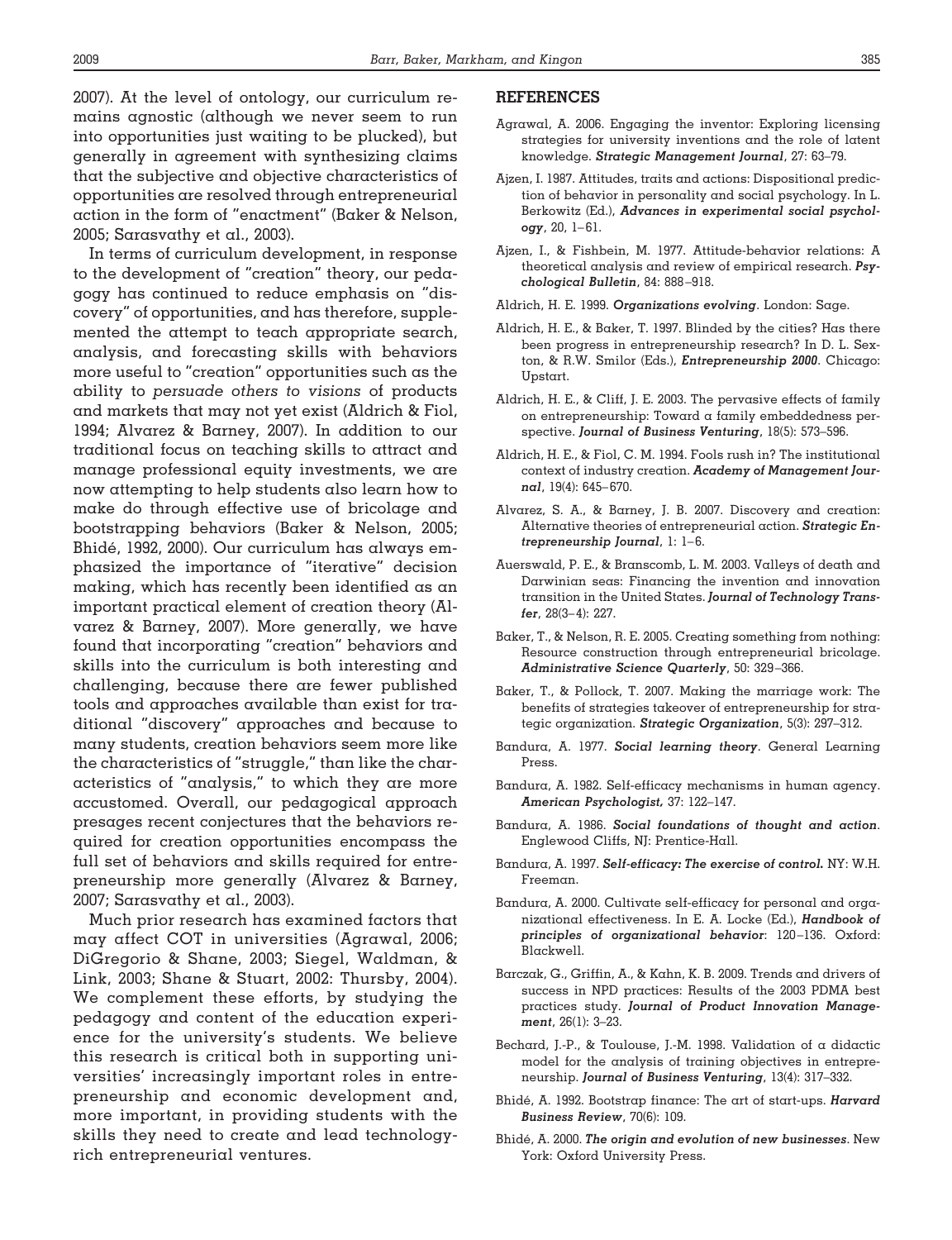- Bird, B., Hayward, D. J., & Allen, D. N. 1993. Conflicts in the commercialization of knowledge: Perspectives from science and entrepreneurship. *Entrepreneurship Theory and Practice,* 17(4): 57–79.
- Blumenstyk, G. 2007. Universities report more licensing income but fewer start-ups in 2005. *The Chronicle of Higher Education*, March Issue: A-29.
- Bobocei, D. R., & Meyer, J. P. 1994. The escalation of commitment to a course of action: Separating the roles of choice and justification. *Journal of Applied Psychology*, June: 360 –363.
- Boocock, G., Frank, R., & Warren, L. 2009. Technology-based entrepreneurship education: Meeting education and business objectives. *International Journal of Entrepreneurship and Innovation*, 10(1): 43–53.
- Boyd, N. G., & Vozikis, G. S. 1994. The influence of self-efficacy on the development of entrepreneurial intentions and actions. *Entrepreneurship Theory and Practice*, 18(4): 63–77.
- Bretz, R. D., Milkovich, G. T., & Read, W. 1992. The current state of performance appraisal research and practice: Concerns, directions and implications. *Journal of Management*, June: 326.
- Breznitz, S., O'Shea, R., & Allen, T. 2008. University commercialization strategies in the development of regional bioclusters. *Journal of Product Innovation Management,* 25: 129 –142.
- Busenitz, L. W., & Barney, J. B. 1997. Differences between entrepreneurs and managers in large organizations: Biases and heuristics in strategic decision-making. *Journal of Business Venturing*, 12(1): 9 –30.
- Chen, C. C., Greene, P. G., & Crick, A. 1998. Does entrepreneurial self-efficacy distinguish entrepreneurs from managers? *Journal of Business Venturing*, 13: 295–316.
- Clark, B. R. 1998. Creating entrepreneurial universities. *Organizational Pathways of Transformation*. Oxford: IAU Press.
- Crick, F. 1996. *The impact of Linus Pauling on molecular biology*. Retrieved from http://oregonstate.edu/dept/Special\_ Collections/subpages/ahp/1995symposium/crick.html Oregon State Library, Corvallis, OR.
- Cooper, R. G. 1983. The new product process: An empiricallybased classification scheme. *R&D Management*, 13(1): 1–14.
- Cooper, R. G. 1994. Third-generation new product processes. *Journal of Product Innovation Management*, 11(1): 3–14.
- COSEPUP. 1995. Committee on Science, Engineering, and Public Policy of the Natural Academy of Sciences. *Reshaping the graduate education of scientists and engineers.* Washington DC: National Academy of Sciences.
- de Meza, D., & Southey, C. 1996. The borrower's curse: Optimism, finance and entrepreneurship. *The Economic Journal*, 106: 375–386.
- Debackere, K., & Vengelers, R. 2005. The role of academic technology transfer organizations in improving industry science links. *Research Policy,* 34(3): 321–342.
- Di Gregorio, D., & Shane, S. 2003. Why do some universities generate more start-ups than others? *Research Policy,* 32(2): 209 –227.
- Drucker, P. 1985. *Innovation and entrepreneurship*. New York: Harper and Row.
- Eckhardt, J. T., & Shane, S. A. 2003. Opportunities and entrepreneurship. *Journal of Management*, 29(3): 333–349.
- European Commission. 2008. *Best procedure project: Entrepreneurship in higher education, especially in non-business studies. Report of the expert group. Final version*. European Commission: Directorate–General for Enterprise and Industry.
- Fiet, J. O. 2001. The theoretical side of teaching entrepreneurship. *Journal of Business Venturing*, 16(1): 1–24.
- Finkle, T. A., & Deeds, D. 2001. Trends in the market for entrepreneurship faculty, 1989-1998. *Journal of Business Venturing*, 16: 613– 630.
- Fishbein, M., & Ajzen, I. 1975. *Belief, attitude, intention and behavior: An introduction to theory and research*. Reading, MA: Addison-Wesley.
- Gibb, A. 1987. Enterprise culture Its meaning and implications for education and training. *The Journal of European Industrial Training*, 11(2): 3–38.
- Gibbs, A. 2002. In pursuit of a new enterprise and entrepreneurship paradigm for learning: Creative destruction, new values, new ways of doing things and new combinations of knowledge. *International Journal of Management Reviews*, 4(3): 233–269.
- Griffin, A., & Hauser, J. R. 1993. The voice of the customer. *Marketing Science*, 12(1): 1–27.
- Hayek, F. A. V. 1945. The use of knowledge in society. *American Economic Review*, 35(4): 519 –530.
- Jelenek, M., & Markham, S. K. 2007. Industry-university IP relations: Integrating perspectives and policy solutions. *IEEE Transactions on Engineering Management*, 54(2): 257–267.
- Kingon, A. I., Markham, S. K., & Zapata, M. 1999. *Technology, education, and commercialization: Development of new concepts in integrated education*. Final Report to the National Science Foundation for project EEC-9528410.
- Kingon, A. I., Thomas, R., Markham, S. K., Aiman-Smith, L., & Debo, R. 2001. An integrated approach to teaching high technology entrepreneurship at the graduate level. *Proceedings of the 2001 American Society for Engineering Education Annual Conference & Exposition.*
- Kirby, D. A. 2005. Creating entrepreneurial universites in the UK. *Journal of European Industrial Training*, 14(2): 27–32.
- Kirby, D. A. 2006. Creating entrepreneurial universities in the UK: Applying entrepreneurship theory to practice. *Journal of Technology Transfer,* 31(5): 599 – 603.
- Kirzner, I. 1997. Entrepreneurial discovery and the competitive market porcess: An Austrian approach. *Journal of Economic Literature*, 35: 65– 80.
- Knight, F. H. 1921. *Risk, uncertainty and profit.* New York: Houghton Mifflin.
- Kondo, M. 2004. *University spinoffs in Japan: From universityindustry crossover.* Report by National Institute of Science and Technology Policy (NISTEP). Tokyo: Yokohama National University.
- Latham, G. P., & Wexley, K. N. 1981. *Increasing productivity through performance appraisal*. Reading, MA: Addison-Wesley.
- Litan, R. E., Mitchell, L., & Reedy, E. J. 2007. Commercializing university innovations. Working paper, National Bureau of Economic Research.
- Locke, E. A., & Latham, G. 1990. *A theory of goal setting and task performance*. Englewood Cliffs, NJ: Prentice-Hall.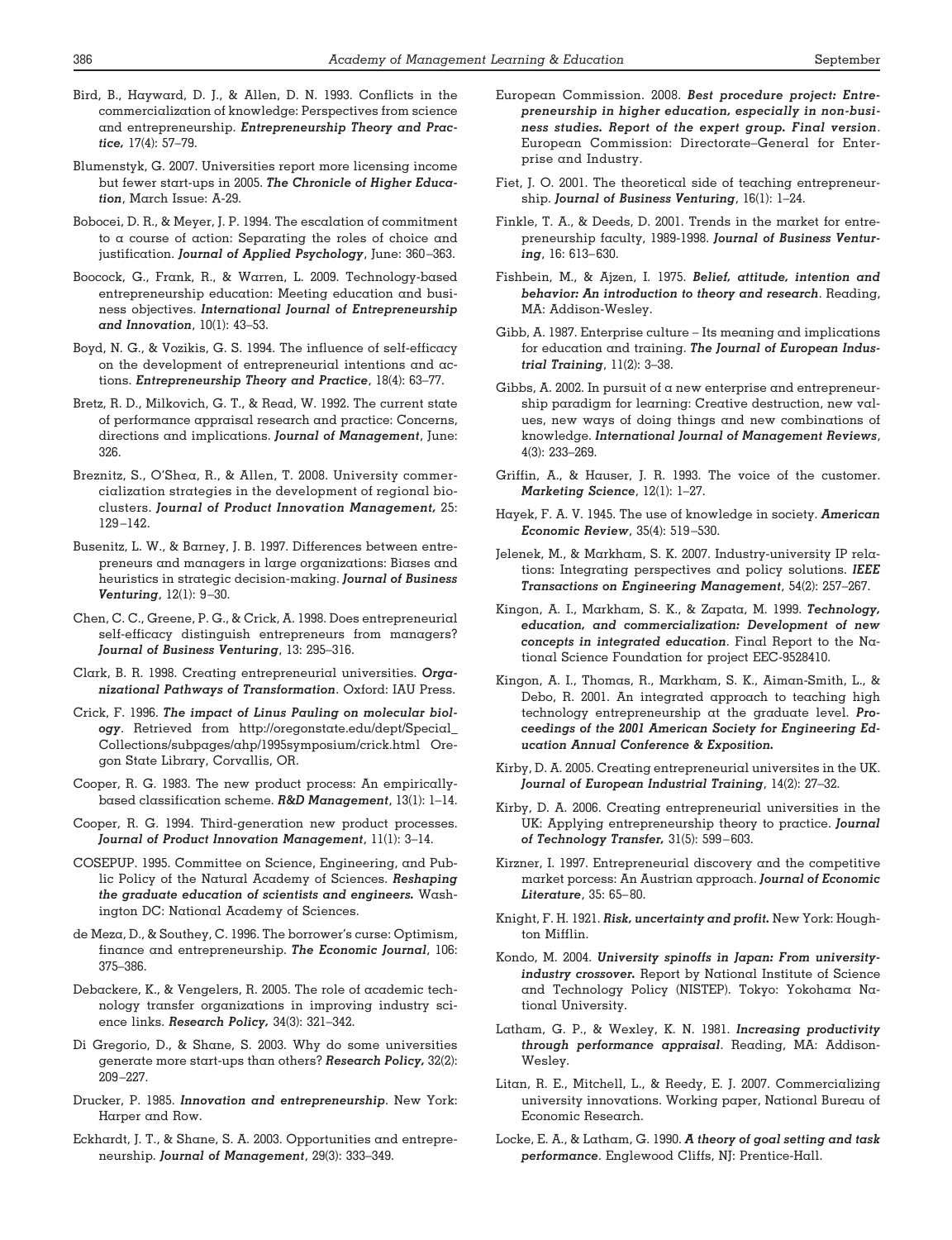- Lockett, A., & Wright, M. 2005. Resources, capabilities, risk capital and the creation of university spin-out companies. *Research Policy*, 34: 1043–1057.
- Luthje, C., & Franke, N. 2003. The 'making' of an entrepreneur: Testing a model of entrepreneurial intent among engineering students at MIT. *R&D Management*, 33(2): 135–147.
- Marczewski, R.W. 1997. Bridging the virtual valley of death for technology. *R&D Scientist*, 11(2): 11–11.
- Markham, S. K. 2002. Moving technologies from lab to market. *Research-Technology Management*, 45(6): 31– 42.
- Markham, S. K., & Griffin, A. 1998. The breakfast of champions: Associations between champions and product development environments, practices and performance. *Journal of Product Innovation Management*, 15: 436 – 454.
- Markham, S. K., Baumer, D. L., Aimam-Smith, L., Kingon, A. I., & Zapata, M. III. 2000. An algorithm for high technology. *Engineering and Management Education, Journal of Engineering Education:* 209 –218.
- Markham, S. K., Kingon, A. I., Lewis, R. J., Zapata, M., III. 2002. The university's role in creating radically new products. *International Journal of Technology Transfer and Commercialisation,* 1(1/2): 163–172.
- Mitchell, T. 2007. The academic life: Realistic changes needed for business school students and faculty. *Academy of Management Learning & Education,* 6(2): 236 –251.
- Nicolaou, N., & Birley, S. 2003. Academic networks in a trichotomous catergorisation of university spinouts. *Journal of Business Venturing,* 18(3): 333–359.
- Nicolaou, N., Shane, S., Cherkas, L., Hunkin, J., & Spector, T. D. 2008. Is the tendency to engage in self-employment genetic? *Management Science*, 54(1): 167–179.
- O'Shea, R., Allen, T. J., O'Gorman, C., & Roche, F. 2004. Universities and technology transfer: A review of academic entrepreneurship literature. *Irish Journal of Management,* 25(2): 11–29.
- Porter, M. E. 1980. *Competitive strategy: Techniques for analyzing industries and competitors.* New York: Free Press.
- Porter, M. E. 1985. *Competitive advantage: Creating and sustaining superior performance*. New York: Free Press.
- Ronstadt, R. 1990. The educated entrepreneurs: A new era of entrepreneurial education is beginning. In C. A. Kent, (Ed.), *Entrepreneurship education: Current developments, future directions:* 69 – 88. New York, Quorum Books.
- Sarasvathy, S., Dew, N., Ramakrishna Velamuri, S., & Venkataraman, S. 2003. Three views of entrepreneurial opportunity. In Z. J. Acs & D. B. Audretsch (Eds.), *Handbook of Entrepreneurship Research*: 141–160. London: Kluwer Academic Publishers.
- Shane, S. 2000. Prior knowledge and the discovery of entrepreneurial opportunities. *Organization Science*, 11(4): 448 – 469.
- Shane, S. 2001. Technology opportunity and firm formation. *Management Science*, 47: 205–220.
- Shane, S. 2005. *Finding fertile ground*. Upper Saddle River, NJ: Wharton School Publishing.
- Shane, S., & Delmar, F. 2004. Planning for the market: Business planning before marketing and the continuation of organizing efforts. *Journal of Business Venturing*, 19(6): 767–786.
- Shane, S., & Stuart, T. 2002. Organizational endowments and the performance of university start-ups. *Management Science*, 48: 154 –171.
- Shane, S., & Venkataraman, S. 2000. The promise of entrepreneurship as a field of research. *Academy of Management Review*, 25(1): 217–226.
- Siegel, D., Waldman, D., & Link, A. 2003. Assessing the impact of organizational practices on the productivity of university technology transfer offices: An exploratory study. *Research Policy*, 32(1): 27– 48.
- Siegel, D., Waldman, D., Atwater, L., & Link, A. 2003. Commercial knowledge transfers from universities to firms: Improving the effectiveness of university-industry collaboration. *Journal of High Technology Management Research*, 14: 111–133.
- Sorensen, J. B. 2007. Bureaucracy and entrepreneurship: Workplace effects on entrepreneurial entry. *Administrative Science Quarterly*, 52(3): 387– 412.
- Souitaris, V., Zerbinati, S., & Al-Laham, A. 2007. Do entrepreneurship programs raise entrepreneurial intention of science and engineering students? The effect of learning, inspiration and resources. *Journal of Business Venturing*, 22: 566 –591.
- Staw, B. M. 1981. The escalation of commitment to a course of action. *Academy of Management Review*, October, 577–587.
- Tabak, F., & Barr, S. H. 1999. Propensity to adopt technological innovations: The impact of personal characteristics and organizational context. *Journal of Engineering and Technology Management*, 16(3– 4): 247–270.
- Thursby, D. 2004. Are faculty critical? Their role in universityindustry licensing. *Contemporary Economics Policy*, 22: 162–178.
- Tversky, A., & Kahneman, D. 2004. *Prospect theory: An analysis of decision under risk. Preference, Belief, and Similarity: Selected Writings*. Cambridge, MA: MIT Press.
- van Burg, E., Romme, A. G. L., Gilsing, V. A., & Reymen, I. M. M. J. 2008. Creating university spin-offs: A science-based design perspective. *Journal of Product Innovation Management,* 25: 114 –128.
- Van de Ven, A. H. 2007. *Engaged scholarship: A guide for organizational and social research*. Oxford, New York: Oxford University Press.
- von Hippel, E. 1986. Lead users: A source of novel product concepts. *Management Science* 32(7): 791– 805.
- Wessner, C. W. 2005. Driving innovations across the valley of death. *Research-Technology Management*, 48(1): 9 –12.
- Whittington, R. 2003. The work of strategizing and organizing: For a practice perspective. *Strategic Organization* 1(1): 117–25.
- Wright, M., Piva, E., Mosey, S., & Lockett, A. 2008. Academic entrepreneurship and business schools. Working paper.

**Steve H. Barr** is professor of management in the Department of Management, Innovation and Entrepreneurship at NC State University. Barr received his PhD from the University of Iowa. Current research interests include decision making in high uncertainty environments and new business start-ups.